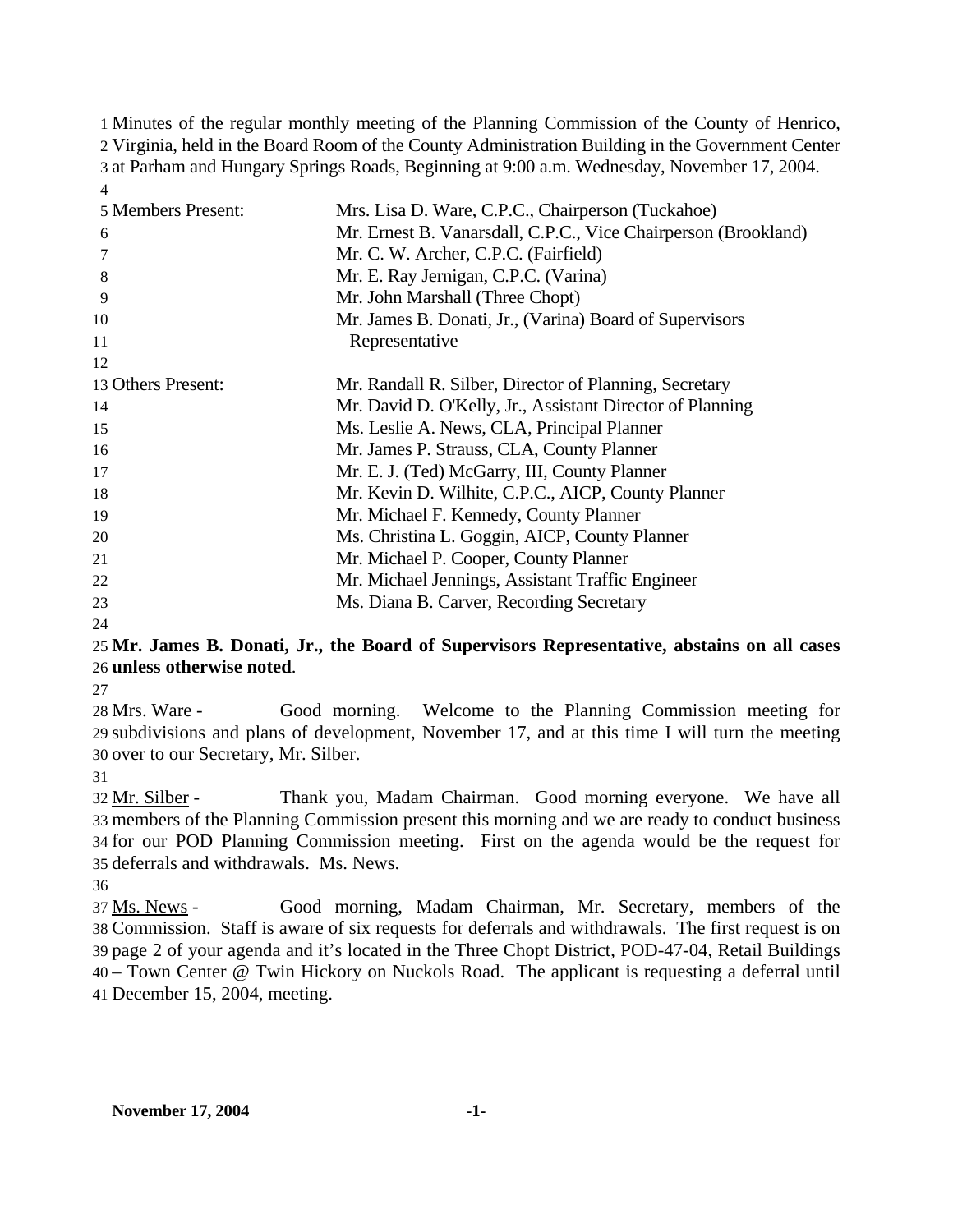#### 42 **PLAN OF DEVELOPMENT (Deferred from the September 22, 2004, Meeting)**

| 43                      |                                                                    |  |  |  |  |  |  |
|-------------------------|--------------------------------------------------------------------|--|--|--|--|--|--|
| POD-47-04               | Will Goode, P.E. for Twin Hickory (E&A), LLC: Request for          |  |  |  |  |  |  |
| Retail Buildings – Town | approval of a plan of development, as required by Chapter 24,      |  |  |  |  |  |  |
| Center @ Twin Hickory - | Section 24-106 of the Henrico County Code, to construct two (2)    |  |  |  |  |  |  |
| <b>Nuckols Road</b>     | one-story retail buildings totaling approximately 12,600 square    |  |  |  |  |  |  |
|                         | feet, and associated parking. The 1.61-acre site is located at the |  |  |  |  |  |  |
|                         | southwest intersection of Old Nuckols Road and Nuckols Road        |  |  |  |  |  |  |
|                         | in the Town Center @ Twin Hickory Shopping Center on parcel        |  |  |  |  |  |  |
|                         | 745-773-9641. The zoning is B-2C, Business District                |  |  |  |  |  |  |
|                         | (Conditional). County water and sewer. (Three Chopt)               |  |  |  |  |  |  |

44

Is there anyone in the audience in opposition to the deferral of POD-47-4604, Retail Buildings - Town Center @ Twin Hickory in the Three Chopt District? There's no 47 opposition. Mr. Marshall. 45 Mrs. Ware -

48

49 Mr. Marshall - Madam Chairman, I move that POD-47-04, Retail Buildings - Town Center @ Twin Hickory, Nuckols Road, be deferred to the December 15 meeting, at the request of the 50 51 applicant.

52

53 Mr. Vanarsdall - Second.

54

The motion was made by Mr. Marshall and seconded by Mr. Vanarsdall. 56 All in favor say aye...all opposed say nay. The ayes have it. The motion is passed. 55 Mrs. Ware -

57

58 Pursuant to the applicant's request, the Planning Commission deferred POD-47-04, Retail 59 Buildings – Town Center @ Twin Hickory on Nuckols Road, to its December 15, 2004, meeting. 60

#### 61 **PLAN OF DEVELOPMENT (Deferred from the October 27, 2004, Meeting)**  62

| POD-69-04               | <b>Bay Design Group for Prospect Homes:</b> Request for approval                        |
|-------------------------|-----------------------------------------------------------------------------------------|
|                         | Townes @ Bickerstaff – of a plan of development, as required by Chapter 24, Section 24- |
| <b>Bickerstaff Road</b> | 106 of the Henrico County Code, to construct 33 two-story                               |
|                         | residential townhouse units for sale. The 5.07-acre site is located                     |
|                         | at the corner of Bickerstaff Road and Okano Road on parcel                              |
|                         | 804-708-1236. The zoning is R-5, General Residence District.                            |
|                         | County water and sewer. (Varina)                                                        |

| 63                |                                                              |
|-------------------|--------------------------------------------------------------|
| 64 Mr. Silber -   | There is no need for any action on this item for withdrawal. |
| 65                |                                                              |
| 66 Mr. Jernigan - | Yes, we do, don't we?                                        |
| 67                |                                                              |
| 68 Mr. Silber -   | No, not for a POD. No, I stand corrected.                    |
| 69 Mr. Jernigan - | It is for PODs but not if it is a zoning issue.              |
| 70                |                                                              |

**November 17, 2004** -2-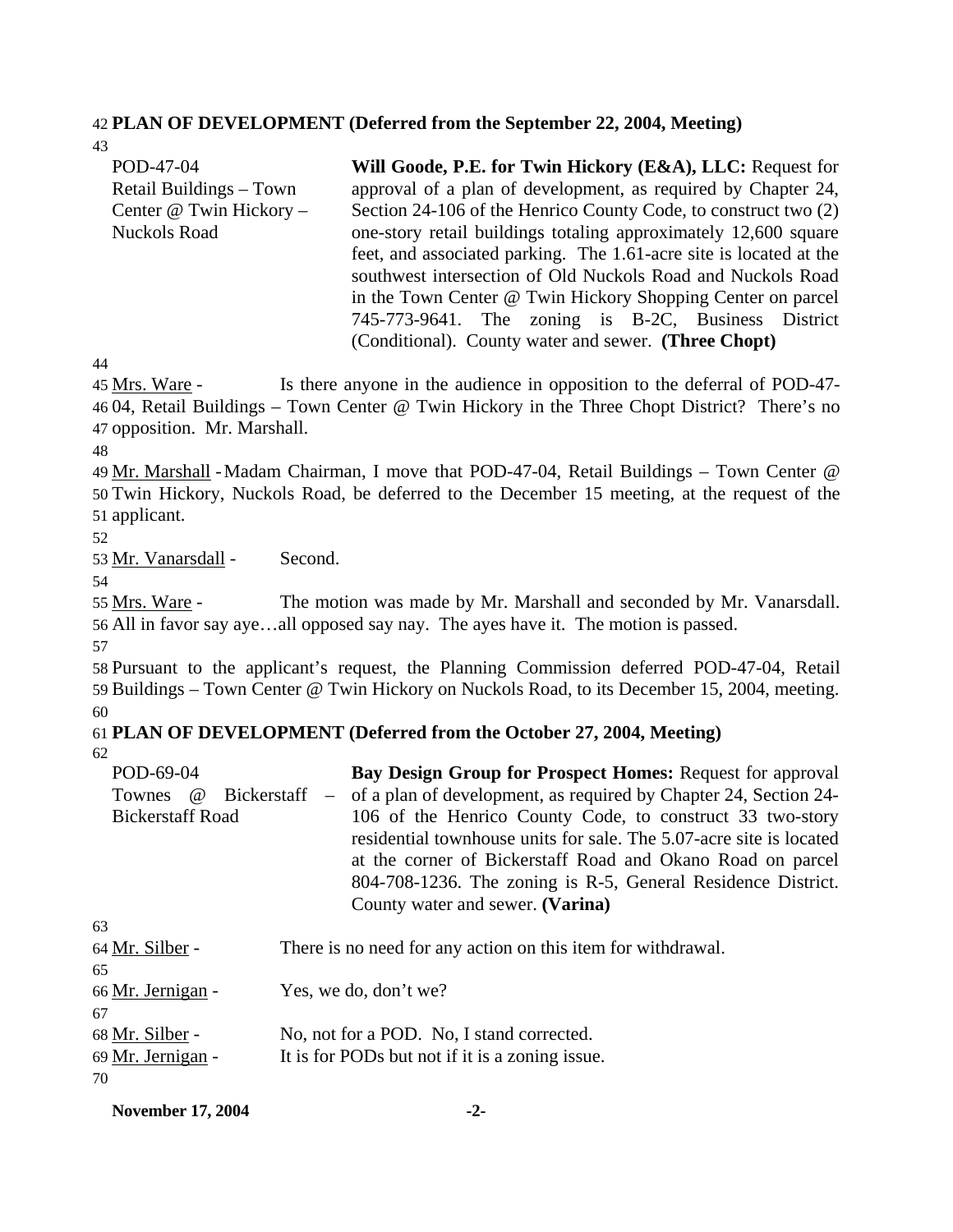Mr. Jernigan, you are absolutely correct. For PODs we do need a motion. 72 Thank you, Mr. Jernigan, for keeping me on my toes. 71 Mr. Silber -

73

Madam Chairman, I make a motion to withdraw POD-69-04, Townes @ Bickerstaff. 75 74 Mr. Jernigan -

76

77 Mr. Vanarsdall - I'll second that.

78

The motion was made by Mr. Jernigan and seconded by Mr. Vanarsdall. All in favor say aye…all opposed say nay. The ayes have it. The motion is passed. 80 79 Mrs. Ware -

81

82 Pursuant to the applicant's request, the Planning Commission withdrew POD-69-04, Townes @ 83 Bickerstaff – Bickerstaff Road, from any further consideration.

84

# 85 **PLAN OF DEVELOPMENT (Deferred from the May 26, 2004 Meeting)**

86

| Balzer & Associates, Inc. for Richfield Associates, LLC:        |
|-----------------------------------------------------------------|
|                                                                 |
| Request for approval of a plan of development, as required by   |
| Chapter 24, Section 24-106 of the Henrico County Code, to       |
| construct a 6,600 square foot building addition in an existing  |
| shopping center. The 0.90-acre site is located on the northwest |
| corner of Ridgefield Parkway and Eagles View Drive in the       |
| Glen Eagles Shopping Center on part parcel 740-750-0178. The    |
| zoning is B-2C, Business District (Conditional). County water   |
| and sewer. (Tuckahoe)                                           |
|                                                                 |

87

Is there anyone in the audience in opposition to the deferral of POD-68-02, Blackwood Retail in the Tuckahoe District? If there is no opposition, I move that POD-68- 89 02, Blackwood Retail be deferred to the March 30, 2005, meeting, at the applicant's request. 90 88 Mrs. Ware -

91

92 Mr. Vanarsdall - Second.

93

The motion was made by Mrs. Ware and seconded by Mr. Vanarsdall. All 95 in favor say aye...all opposed say nay. The ayes have it. The motion is passed. 94 Mrs. Ware -

96

97 Pursuant to the applicant's request, the Planning Commission deferred POD-68-02, Blackwood 98 Retail – Glen Eagles Shopping Center – 10410 Ridgefield Parkway, to its March 30, 2005, 99 meeting.

100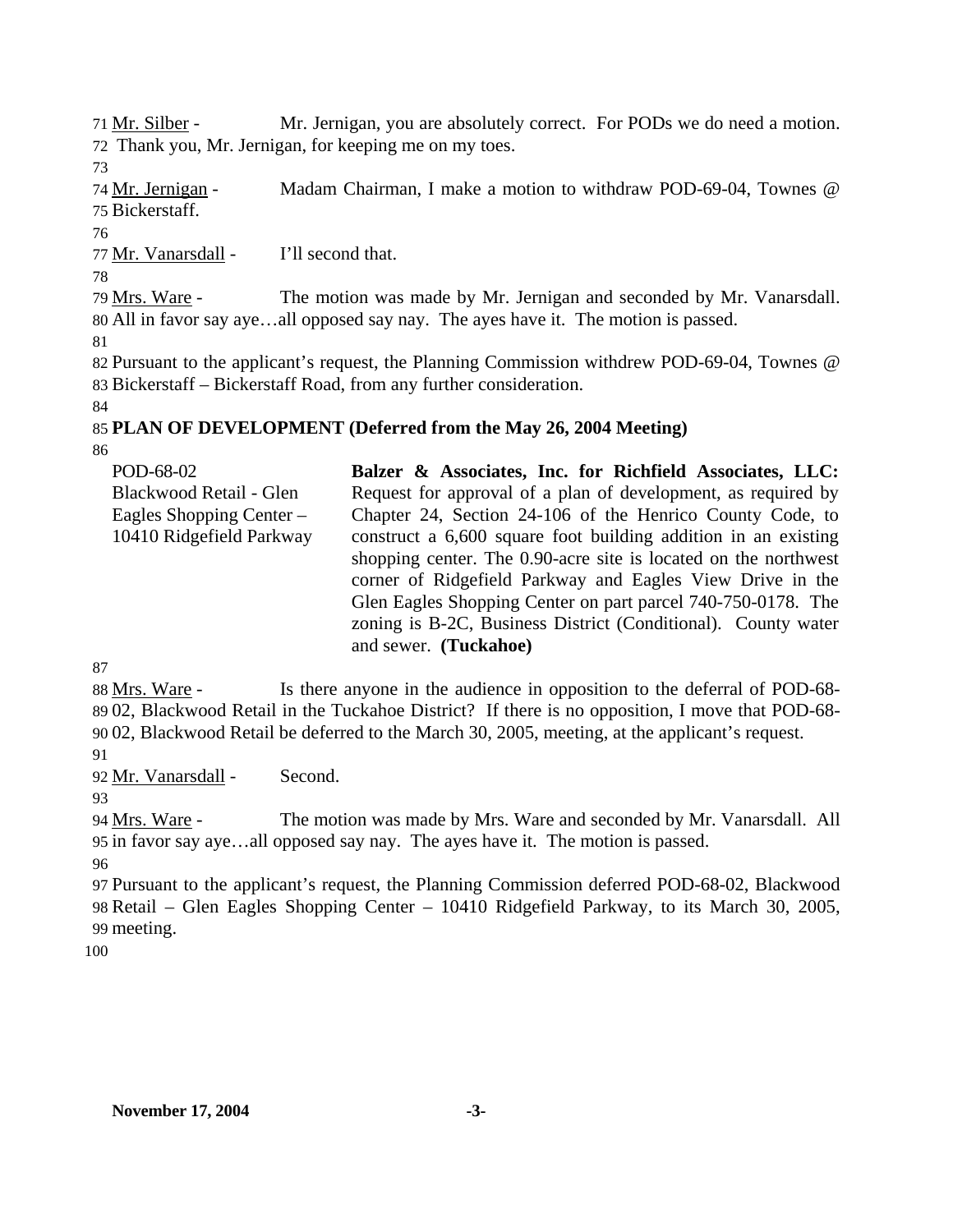### 101 **SUBDIVISION (Deferred from the September 22, 2004, Meeting)**

102

| <b>Majestic Meadows</b> | Engineering Design Associates for Reginald H. Nelson, IV        |
|-------------------------|-----------------------------------------------------------------|
| (September 2004 Plan)   | and Phyllis Marie Nelson: The 180.94-acre site proposed for a   |
|                         | subdivision of 130, single-family homes is located at 9421      |
|                         | Osborne Turnpike at the northeast corner of the intersection of |
|                         | Osborne Turnpike and Kingsland Road on parcel 808-672-3167.     |
|                         | The zoning is A-1, Agricultural District. Individual well and   |
|                         | septic tank/drainfield. (Varina) 130 Lots                       |

103

Is there anyone in the audience in opposition to the deferral of subdivision 105 Majestic Meadows (September 2004 Plan) in the Varina District? There's no opposition. Mr. 106 Jernigan. 104 Mrs. Ware -

107

Madam Chairman, I make a motion to defer subdivision Majestic 109 Meadows (September 2004 Plan) to December 15, 2004, meeting, by the request of the 110 applicant. 108 Mr. Jernigan -

111

112 Mr. Vanarsdall - Second.

113

The motion was made by Mr. Jernigan and seconded by Mr. Vanarsdall. 115 All in favor say aye...all opposed say nay. The ayes have it. The motion is passed. 114 Mrs. Ware -

116

117 Pursuant to the applicant's request, the Planning Commission deferred subdivision Majestic 118 Meadows (September 2004 Plan), to its December 15, 2004, meeting.

119

### 120 **SUBDIVISION & SPECIAL EXCEPTION**

### 121 **(Deferred from the September 22, 2004, Meeting)**

122

Fairlawn (September 2004 Plan) **Timmons Group for The Tetra Company:** The 14.04-acre site proposed for a subdivision of 53 single-family homes with an exception pursuant to Section 19-4(c) of the Henrico County Code, is located along undeveloped Meadow Lane between Hanover Road and Airport Road on parcels 826-721-8998, 827- 721-4474 and 828-721-1721. The zoning is R-4A, One-Family Residence District, and R-4, One-Family Residence District. County water and sewer. **(Varina) 53 Lots** 

123

Is there anyone in the audience in opposition to the deferral of subdivision Fairlawn (September 2004 Plan) in the Varina District? There's no opposition. Mr. Jernigan. 125 124 Mrs. Ware -126

Madam Chairman, I make a motion to defer subdivision Fairlawn (September 2004 Plan) to December 15, 2004, meeting, by the request of the applicant. 128 127 Mr. Jernigan -

129

130 Mr. Vanarsdall - Second.

**November 17, 2004** -4-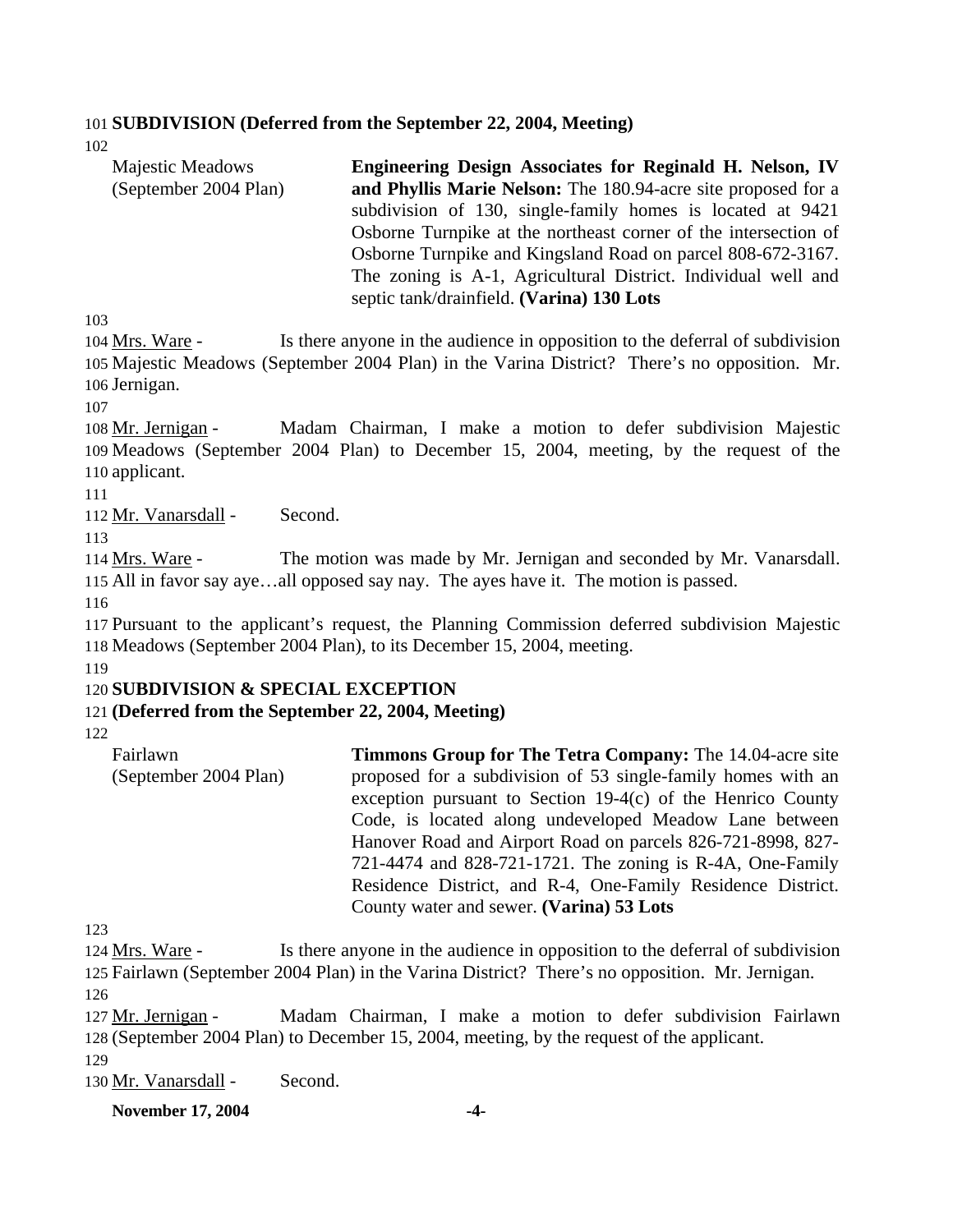131

The motion was made by Mr. Jernigan and seconded by Mr. Vanarsdall. 133 All in favor say aye...all opposed say nay. The ayes have it. The motion is passed. 132 Mrs. Ware -

134

135 Pursuant to the applicant's request, the Planning Commission deferred subdivision Fairlawn 136 (September 2004 Plan), to its December 15, 2004, meeting.

137

The last request for deferrals and withdrawals that staff is aware of is on 139 page 13 of your agenda, subdivision Morgan Pointe (October 2004 Plan) in the Three Chopt 140 District. 138 Ms. News -

141

# 142 **SUBDIVISION (Deferred from the October 27, 2004, Meeting)**

143

| Morgan Pointe       | Foster & Miller, P.C. for Andronikos and Evangelia               |
|---------------------|------------------------------------------------------------------|
| (October 2004 Plan) | Moudilos and Winterfield Road Development, LLC: The              |
|                     | 29.683-acre site proposed for a subdivision of 20, single-family |
|                     | homes is located on the west line of Pouncey Tract Road,         |
|                     | approximately 2,975 feet north of the intersection of Nuckols    |
|                     | Road and Pouncey Tract Road on parcel 734-776-1774. The          |
|                     | zoning is A-1, Agricultural District. County water and septic    |
|                     | tank/drainfield. (Three Chopt) 20 Lots                           |

144

Is there anyone in the audience in opposition to the deferral of subdivision 146 Morgan Pointe (October 2004 Plan) in the Three Chopt District? There's no opposition. Mr. 147 Marshall. 145 Mrs. Ware -

148

149 Mr. Marshall - Madam Chairman, I move that subdivision Morgan Pointe be deferred to 150 December 15, 2004, meeting, at the request of the applicant.

151

152 Mr. Vanarsdall - Second.

153

The motion was made by Mr. Marshall and seconded by Mr. Vanarsdall. 155 All in favor say aye...all opposed say nay. The ayes have it. The motion is passed. 154 Mrs. Ware -

156

157 Pursuant to the applicant's request, the Planning Commission deferred subdivision Morgan 158 Pointe (October 2004 Plan), to its December 15, 2004, meeting.

159

160 Mr. Marshall - Madam Chairman, I have another one that I would like to defer.

161

162 Mr. Vanarsdall - What page is it on, Mr. Marshall?

163

164 <u>Mr. Marshall</u> - It's on page 21.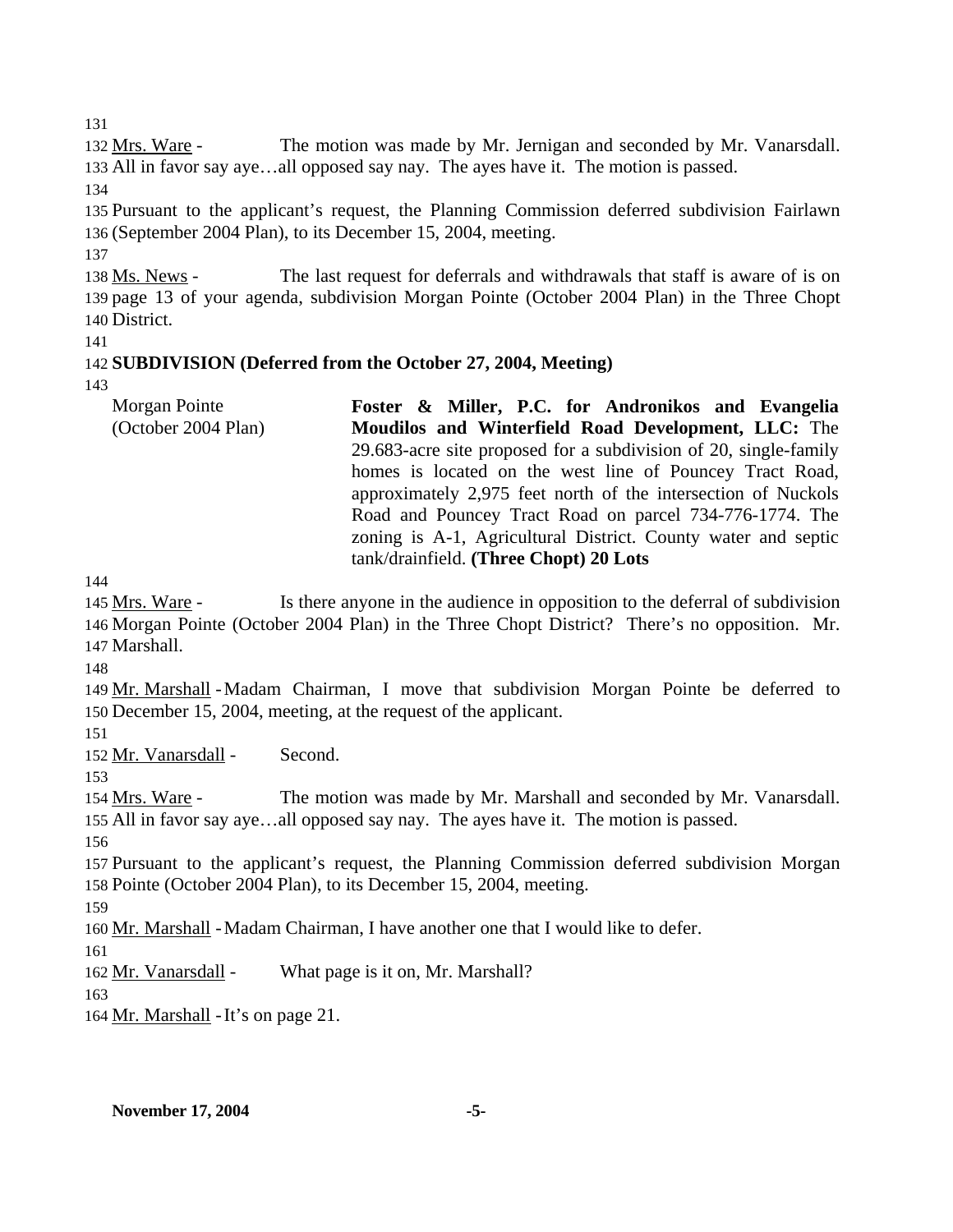#### 165 **LANDSCAPE PLAN (Deferred from the October 27, 2004, Meeting)**

166

| $LP/POD-34-03$          | McKinney and Company for SBRD No. 4 LP: Request for              |
|-------------------------|------------------------------------------------------------------|
| Parc Place @ Short Pump | approval of a landscape plan as required by Chapter 24, Sections |
| <b>Town Center</b>      | 24-106 and 106.2 of the Henrico County Code. The 8.87-acre       |
|                         | site is located at 11736 West Broad Street on parcel 739-763-    |
|                         | 1874. The zoning is B-3C, Business District (Conditional) and    |
|                         | WBSO (West Broad Street Overlay District). (Three Chopt)         |

167

Is there anyone in the audience in opposition to the deferral of LP/POD-34-03, Parc Place @ Short Pump Town Center in the Three Chopt District? There's no 169 170 opposition. Mr. Marshall. 168 Mrs. Ware -

171

172 Mr. Marshall - Madam Chairman, I move that landscape plan LP/POD-34-03, Parc Place @Short 173 Pump Town Center be deferred to the December 15, 2004, meeting, at the request of the 174 Commission.

175

176 Mr. Vanarsdall - Second.

177

The motion was made by Mr. Marshall and seconded by Mr. Vanarsdall. 179 All in favor say aye...all opposed say nay. The ayes have it. The motion is passed. 178 Mrs. Ware -

180

181 The Planning Commission deferred the landscape plan for LP/POD-34-03, Parc Place @ Short 182 Pump Town Center, to its December 15, 2004, meeting.

183

Madam Chair, I have another one to add also. On page 18, Sweetbay Hill 185 (November 2004 Plan). 184 Mr. Archer -

186

### 187 **SUBDIVISION**

188

Sweetbay Hill (November 2004 Plan) **Jordan Consulting Engineers, P.C. for William C. Schermerhorn, III and Atack Properties, Inc.:** The 97.69-acre site proposed for a subdivision of 55, single-family homes is located adjacent to Magnolia Ridge subdivision approximately 1,500 feet north of the intersection of constructed Magnolia Ridge Drive and unimproved JEB Stuart Parkway on parcels 780-772-9071, 781-773-3186, 780-773-2718 and 780-773-3673. The zoning is A-1, Agricultural District. Individual well and septic tank/drainfield. **(Fairfield) 55 Lots** 

189

Is there anyone in the audience in opposition to the deferral of subdivision Sweetbay Hill (November 2004 Plan) in the Fairfield District? There's no opposition. Mr. 191 192 Archer. 190 Mrs. Ware -

Madam Chairman, I move deferral of subdivision Sweetbay Hill (November 2004 Plan) to December 15, 2004, meeting, at the request of the Commission. 194 193 Mr. Archer -

**November 17, 2004** -6-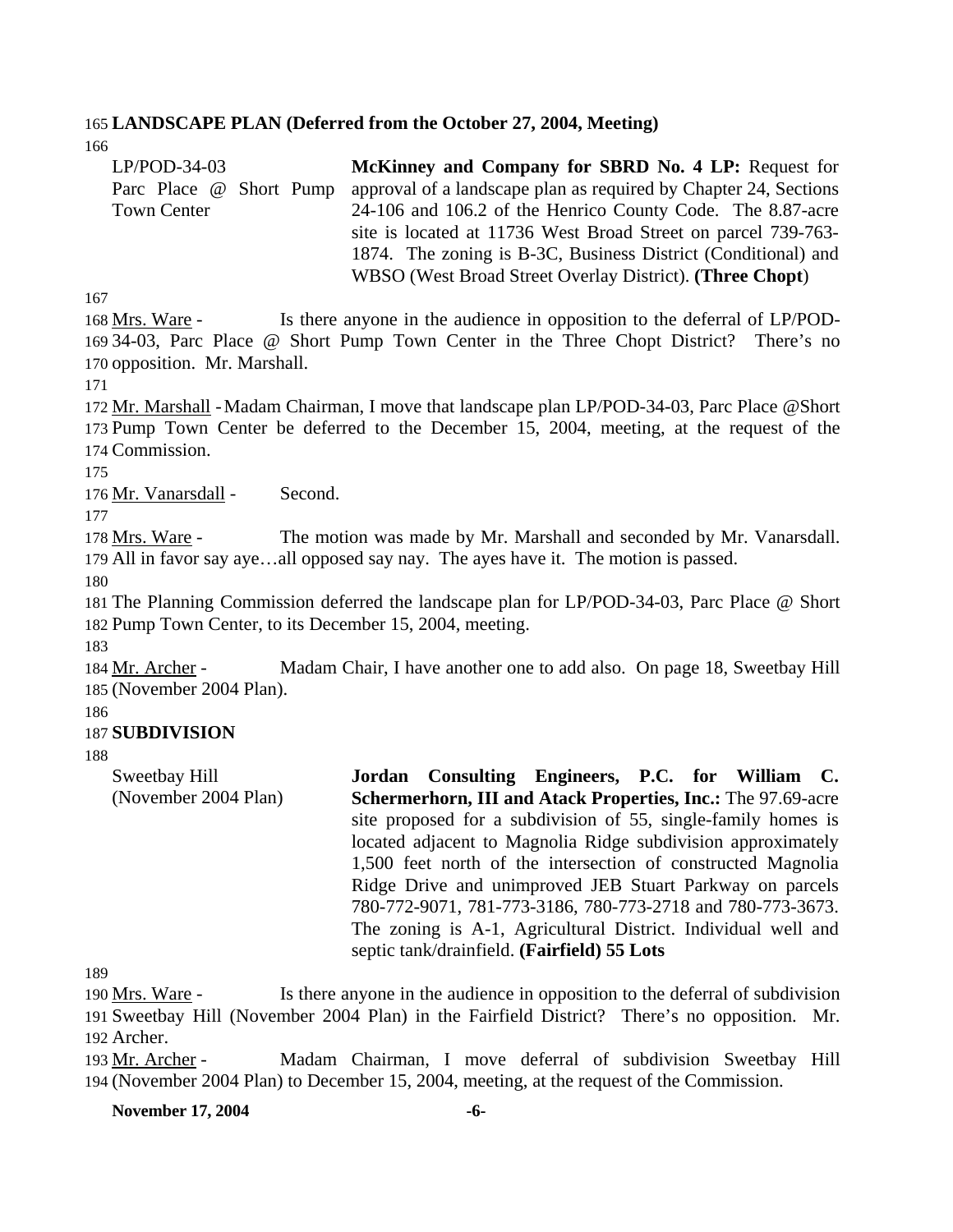195

196 Mr. Vanarsdall - Second.

197

The motion was made by Mr. Archer and seconded by Mr. Vanarsdall. All in favor say aye…all opposed say nay. The ayes have it. The motion is passed. 199 198 Mrs. Ware -200

201 The Planning Commission deferred subdivision Sweetbay Hill (November 2004 Plan), to its 202 December 15, 2004, meeting.

203

It sounds as though that there are no other deferrals at this point. Moving 205 on next in the agenda would be the Expedited Agenda. These are items that are placed on the 206 agenda has expedited or a consent agenda format. These are plans that there are no know issues, according to staff and the Commission member from the district, and we know of no opposition 207 208 and the applicant is agreeable to the conditions that are recommended with this plan. If there is 209 any opposition to these items, they will be pulled off of the Expedited Agenda and heard in the 210 order found on the agenda. I believe we have several items on the Expedited Agenda, Ms. News. 204 Mr. Silber -211

Yes, sir. There are three items on the Expedited Agenda. The first item is 213 on page 10 and is located in the Brookland District. This is subdivision Chickahominy Branch, 214 Section D (November 2004 Plan) for two lots. 212 Ms. News -

215

## 216 **SUBDIVISION**

217

Chickahominy Branch, Section D (November 2004 Plan) **Timmons Group for Paul W. Wilborn and Doris M. Wilborn:** The 2.358-acre site proposed for a subdivision of 2, single-family homes is located along the east line of Long Meadow Drive, approximately 650 feet northwest of the intersection of Long Meadow Drive and Mill Road on parcel 766-774-7380. The zoning is A-1, Agricultural District. Public water and sewer and individual well and septic tank/drainfield. **(Brookland) 2 Lots** 

218

Is there anyone in the audience in opposition to subdivision Chickahominy 220 Branch, Section D (November 2004 Plan) in the Brookland District on the Expedited Agenda? 221 There's no opposition. Mr. Vanarsdall. 219 Mrs. Ware -

222

I move Chickahominy Branch, Section D (November 2004 Plan) be 224 approved on the Expedited Agenda with the annotations on the plans, the standard conditions for 225 subdivisions served by public water and individual well and septic tank/drainfield and additional 226 conditions Nos. 12 and 13. 223 Mr. Vanarsdall -

227

228 Mr. Marshall - Second.

The motion was made by Mr. Vanarsdall and seconded by Mr. Marshall. All in favor say aye…all opposed say nay. The ayes have it. The motion is passed. 230 229 Mrs. Ware -231

**November 17, 2004** -7-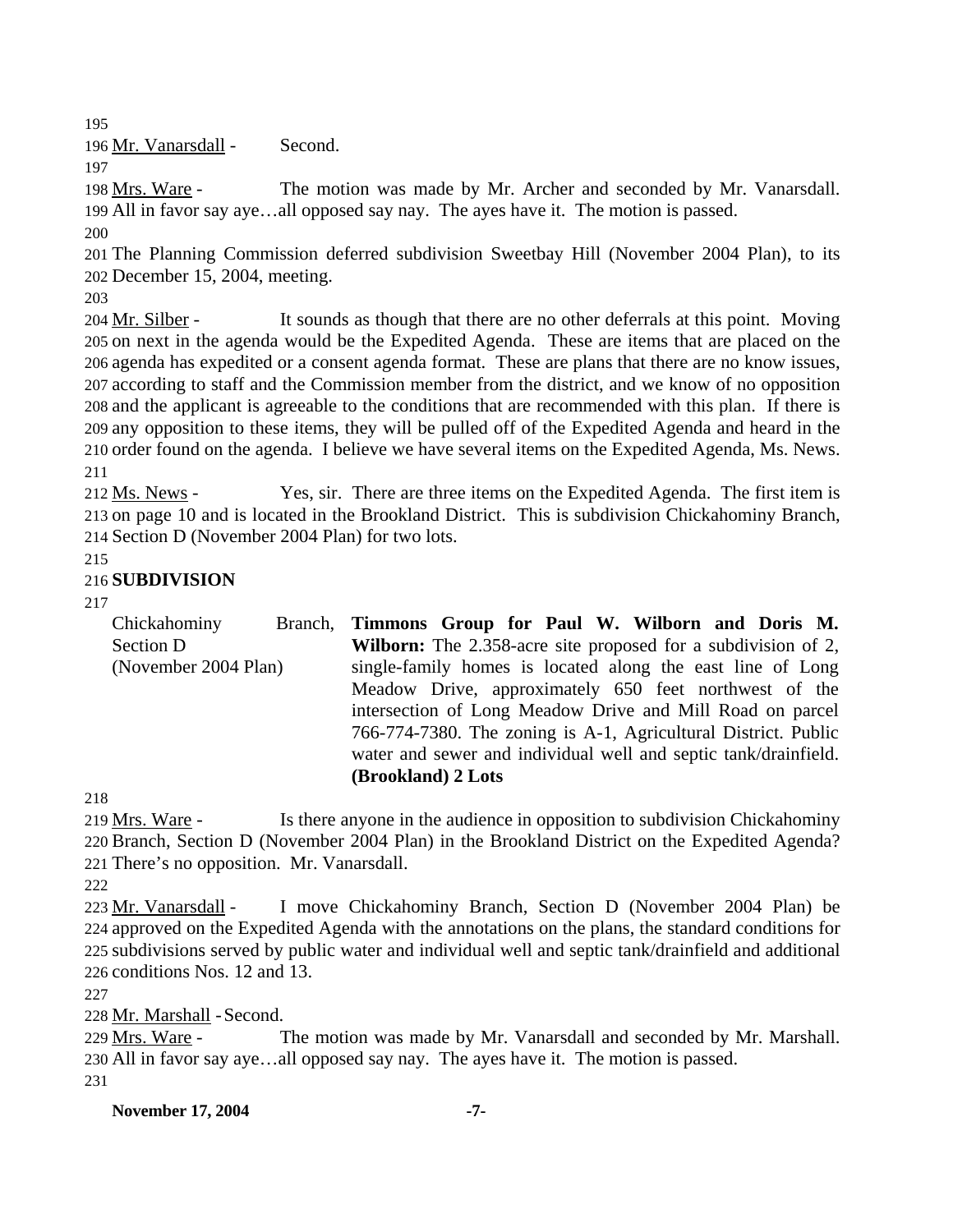The Planning Commission granted conditional approval to subdivision Chickahominy Branch, Section D (November 2004 Plan) subject to the standard conditions attached to these minutes, for subdivision served by public water and individual well and septic tank/drainfield, the annotations on the plan and the following additional conditions:

236

237 12. Each lot shall contain at least one acre.

238 13. 239 Any necessary offsite drainage easements must be obtained prior to approval of the construction plan by the Department of Public Works.

240

The next request is on page 15 of your agenda and it is located in the 242 Brookland District. This is subdivision The Villas at Springfield (November 2004 Plan) for 33 243 lots. There is also an addendum item on this. The addendum includes a revised plan which 244 addresses all of staff concerns regarding lot layout. Staff is satisfied that the lots now meet the 245 Code requirements and the applicant has provided lot details demonstrating compliance with 246 proffers for house size, garage size and compliance with the accessory use requirements of the Code. The addendum also includes a revised recommendation for approval. 247 241 Ms. News -

248

## 249 **SUBDIVISION**

250

| The Villas at Springfield<br>(November 2004 Plan) | Foster & Miller, P.C. for Lunsford L. Duke and Atack-<br>Kornblau Duke Investments: The 10.36-acre site proposed for<br>a subdivision of 33, single-family homes (detached and semi-<br>detached) is located at the southwest corner of the intersection of<br>Springfield Road and Staples Mill Road (State Route 33) on<br>parcels 761-769-6447 and 761-769-4574. The zoning is R-5AC,<br>General Residence District (Conditional). Public water and<br>sewer. (Brookland) 33 Lots |
|---------------------------------------------------|--------------------------------------------------------------------------------------------------------------------------------------------------------------------------------------------------------------------------------------------------------------------------------------------------------------------------------------------------------------------------------------------------------------------------------------------------------------------------------------|
|                                                   |                                                                                                                                                                                                                                                                                                                                                                                                                                                                                      |

251

Is there anyone in the audience in opposition to subdivision The Villas at 253 Springfield (November 2004 Plan) in the Brookland District on the Expedited Agenda? There's 254 no opposition. Mr. Vanarsdall. 252 Mrs. Ware -

255

I move The Villas at Springfield (November 2004 Plan) be approved on 257 the Expedited Agenda with the annotations on the plans, the standard conditions for subdivision 258 served by public utilities and additional conditions Nos. 12, 13, 14, 15 and 16. And, on the 259 addendum it says that staff approves it. 256 Mr. Vanarsdall -

260

261 Mr. Marshall - Second.

262

The motion was made by Mr. Vanarsdall and seconded by Mr. Marshall. All in favor say aye…all opposed say nay. The ayes have it. The motion is passed. 264 263 Mrs. Ware -

265

266 The Planning Commission granted conditional approval to subdivision The Villas at Springfield 267 (November 2004 Plan) subject to the standard conditions attached to these minutes, for 268 subdivision served by public utilities, the annotations on the plan and the following additional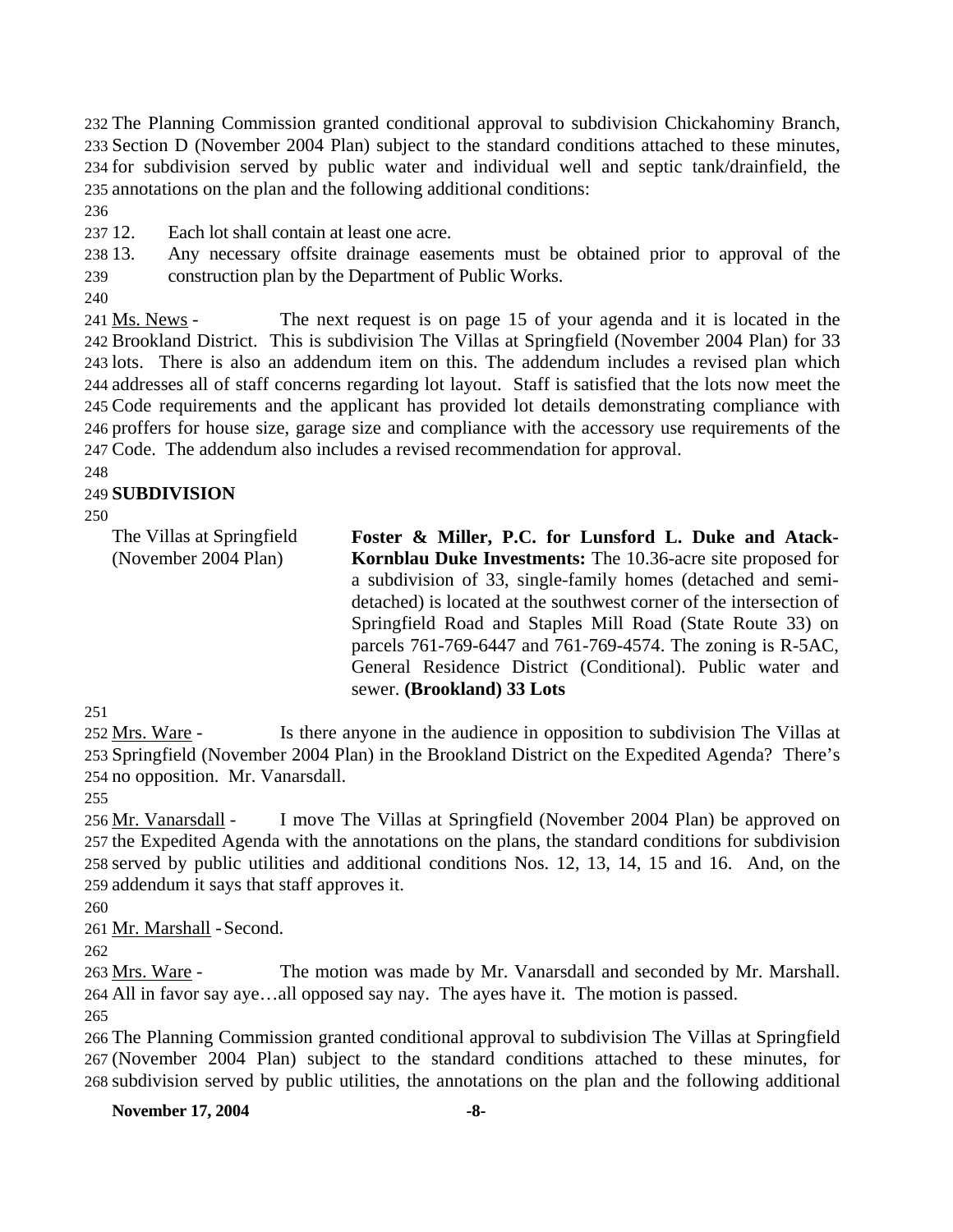269 conditions:

270

271 12. Each lot shall contain at least 5,625 square feet.

272 13. 273 Any necessary offsite drainage easements must be obtained prior to approval of the construction plan by the Department of Public Works.

274 14. 275 The proffers approved as part of zoning case C-24C-04 shall be incorporated in this approval.

276 15. 277 278 279 280 15. Prior to requesting the final approval, a draft of the covenants and deed restrictions for the maintenance of the common area by a homeowners association shall be submitted to the Department of Planning for review. Such covenants and restrictions shall be in form and substance satisfactory to the County Attorney and shall be recorded prior to recordation of the subdivision plat.

281 16. 282 283 284 285 286 287 288 16. Any future building lot containing a BMP, sediment basin or trap and located within the buildable area for a principal structure or accessory structure, may be developed with engineered fill. All material shall be deposited and compacted in accordance with the Virginia Uniform Statewide Building Code and geotechnical guidelines established by a professional engineer. A detailed engineering report shall be submitted for the review and approval by the Building Official prior to the issuance of a building permit on the affected lot. A copy of the report and recommendations shall be furnished to the Directors of Planning and Public Works.

289

The final request on the Expedited Agenda is on page 17 of the agenda and 291 it is located in the Brookland District. This is subdivision Rock Spring Estates, Section 6 (November 2004 Plan) for 2 Lots. 292 290 Ms. News -

#### 293

### 294 **SUBDIVISION**

295

Rock Spring Estates, Section 6 (November 2004 Plan) **G. Stuart Grattan, P.E. for D. Tommy and Linda M. Duke:**  The 19.74-acre site proposed for a subdivision of 2, singlefamily homes is located at the northern terminus of Wood Brook Lane on parcel 765-779-6921. The zoning is A-1, Agricultural District. Public water and septic tank/drainfield. **(Brookland) 2 Lots** 

296

Is there anyone in the audience in opposition to subdivision Rock Spring Estates, Section 6 (November 2004 Plan) in the Brookland District on the Expedited Agenda? 298 299 There's no opposition. Mr. Vanarsdall. 297 Mrs. Ware -

I move Rock Spring Estates, Section 6 (November 2004 Plan) be 302 approved on the Expedited Agenda with the annotations on the plans, the standard conditions for subdivisions served by public water and individual well and septic tank/drainfield and additional 303 304 condition No. 12. 301 Mr. Vanarsdall -

305 Mr. Marshall - Second.

306

307 Mrs. Ware - The motion was made by Mr. Vanarsdall and seconded by Mr. Marshall.

**November 17, 2004** -9-

<sup>300</sup>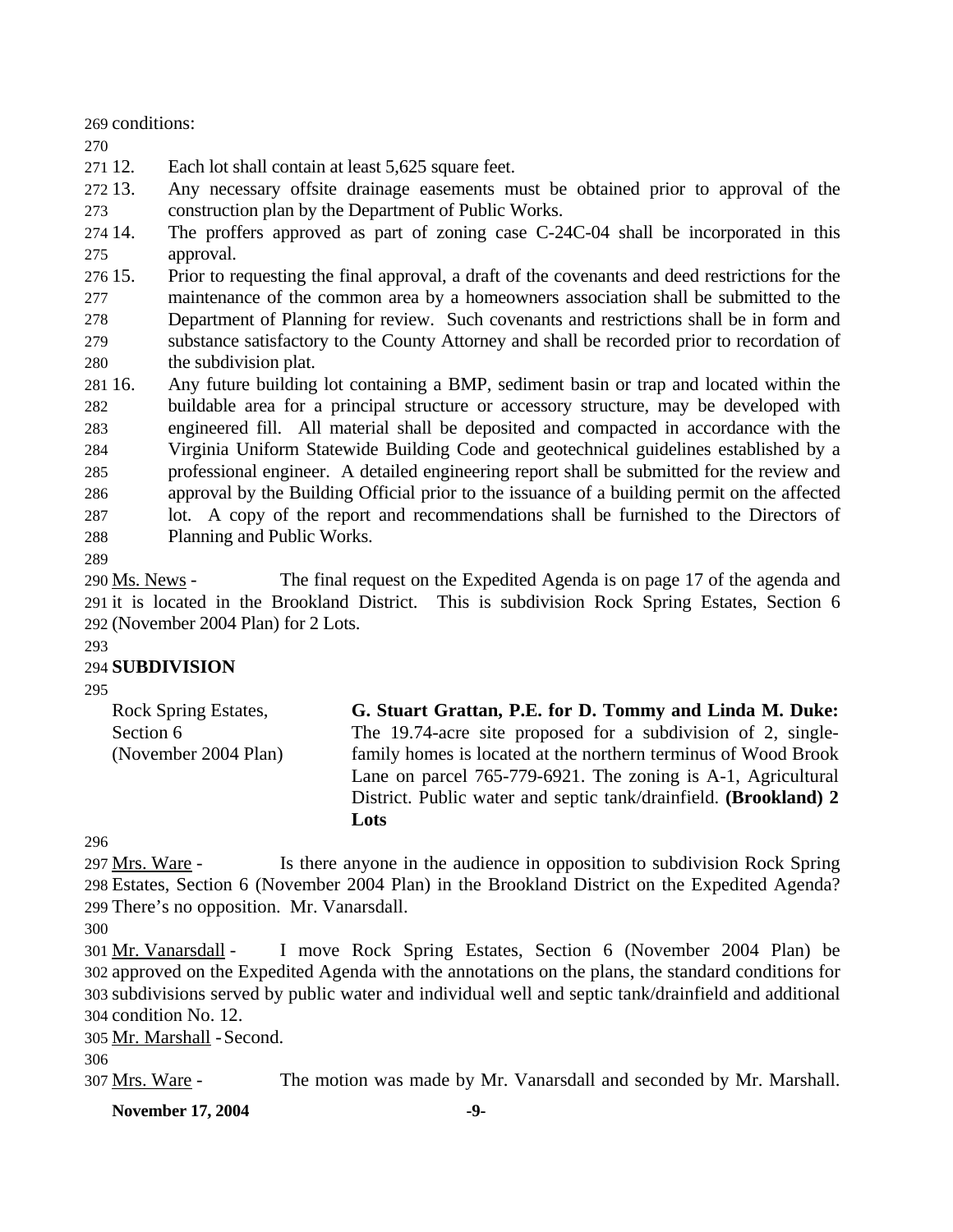308 All in favor say aye…all opposed say nay. The ayes have it. The motion is passed. 309

 The Planning Commission granted conditional approval to subdivision Rock Spring Estates, Section 6 (November 2004 Plan) subject to the standard conditions attached to these minutes, for subdivision served by public water and individual well and septic tank/drainfield, the annotations on the plan and the following additional condition:

314

315 12. 316 317 12. The limits and elevation of the 100-year frequency flood shall be conspicuously noted on the plat and construction plans and labeled "Limits of 100-year floodplain." Dedicate floodplain as a "Variable Width Drainage & Utilities Easement."

318

Next on the agenda would be conditional subdivisions that are up for 320 extension. There are three subdivisions that have conditional approval that seek extension. All 321 those on the agenda today are for informational purposes. They will be extended 322 administratively and does not require any Planning Commission action. It may be necessary for staff to note where these subdivisions stand as far as its status. Mr. Wilhite, do you have 323 324 anything to add? 319 Mr. Silber -

325

# 326 **FOR INFORMATIONAL PURPOSES ONLY**

327

### 328 **SUBDIVISION EXTENSIONS OF CONDITIONAL APPROVAL:**  329

| <b>Subdivision</b>   | <b>Magisterial</b> | Original    | <b>Remaining</b> | <b>Previous</b>   | Year(s)         |
|----------------------|--------------------|-------------|------------------|-------------------|-----------------|
|                      | <b>District</b>    | No. of Lots | Lots             | <b>Extensions</b> | <b>Extended</b> |
| <b>Cedar Run</b>     | <b>Fairfield</b>   | 132         | 91               | 0                 | 1 Year          |
| (November 2003 Plan) |                    |             |                  |                   | (11/16/05)      |
| <b>Kingsridge</b>    | <b>Varina</b>      | 164         | 117              | 0                 | 1 Year          |
| (October 2003 Plan)  |                    |             |                  |                   | (11/16/05)      |
| <b>Purcell Manor</b> | <b>Brookland</b>   | 3           | 3                | 0                 | 1 Year          |
| (November 2003 Plan) |                    |             |                  |                   | (11/16/05)      |

330

The three subdivisions that will be extended administrative are Cedar Run (November 2003 Plan) located in the Fairfield District, Kingsridge (October 2003 Plan) in the 332 333 Varina District and Purcell Manor (November 2003 Plan) in the Brookland Magisterial District. 334 If you have any questions, staff will be happy to try to answer them. 331 Mr. Wilhite -

335

336 Mr. Silber - Are there any questions from the Commission? Okay.

337

338 Mrs. Ware - No questions? Okay.

339

Before we I get to the next case let me make an announcement. It seems 341 like at every meeting I'm making an announcement on staff opportunities. We continue to have 342 vacancies in the Planning Department and with those vacancies we create opportunities for 343 people. And because we have such outstanding staff with many skills and experience, we are 344 able to often promote from within. So, I wanted to make an announcement this morning of two 340 Mr. Silber -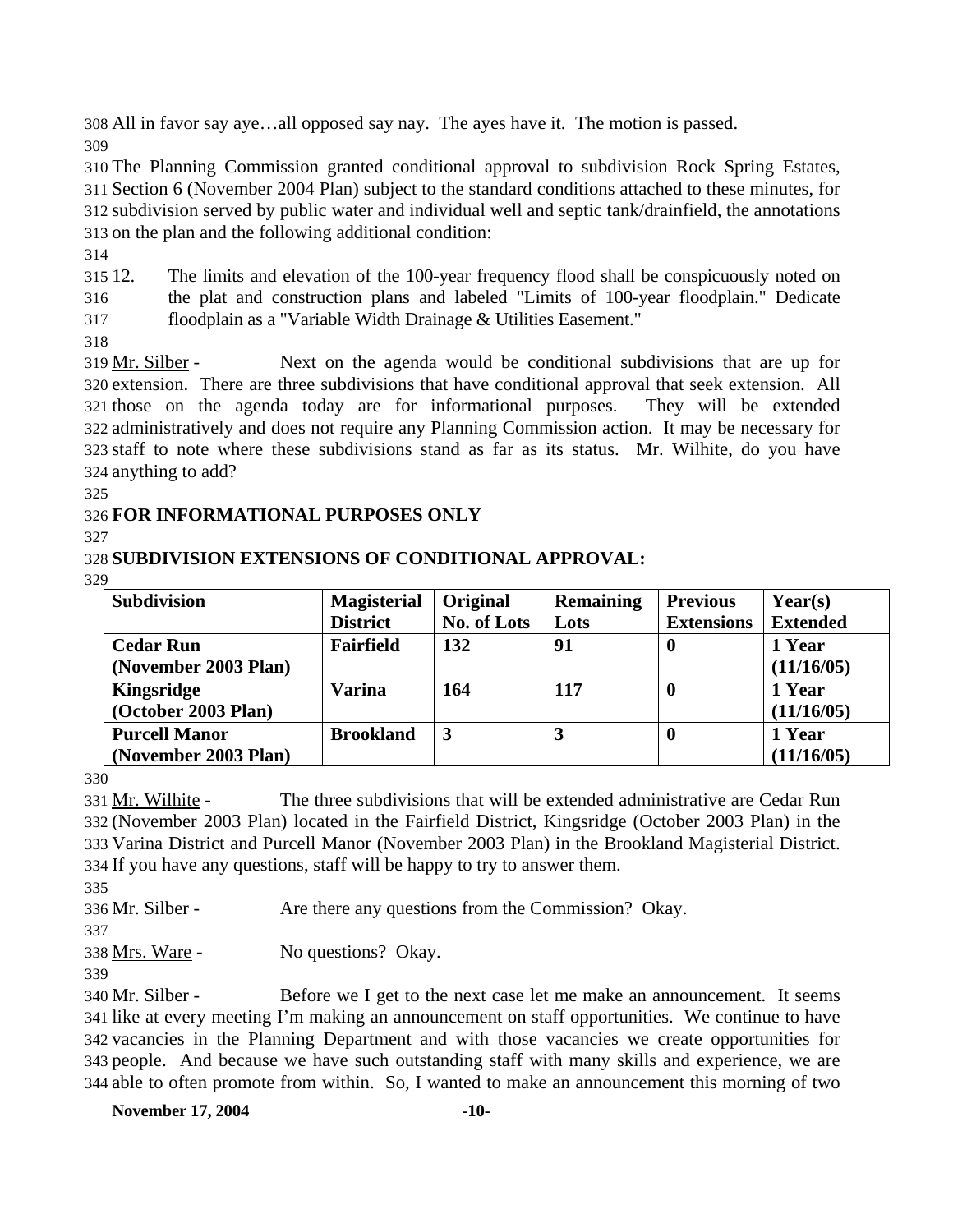promotions in the Planning Department that the Commission may or may not be aware of. The first promotion is Mr. Kevin Wilhite to County Planning III. Kevin has been with the County and the Planning Department for some 16 years in four different positions. I think I fail to mention this at an earlier meeting, but Kevin was promoted a couple of weeks ago and I just wanted to inform the Commission and offer my congratulations to Kevin. 350

351 Aud. & Commission - Congratulations, Kevin (audience and Commission applauds).

352

In addition to that, we have another promotion to announce, one that is 354 even more recent, and that is County Planner II. Christina has been promoted from County 355 Planner I to II filling the position that was vacated by Kevin. So, we continue to have 356 opportunities created and promotions. Christina has been with us for about four years. She has 357 experience that goes beyond Henrico County. She has also worked for Hanover County, King William County and the City of Richmond. So, she comes well prepared and skilled and we 358 359 have had her for four years and she has been promoted into the position that Kevin vacated. So, 360 congratulations to Christina. 353 Mr. Silber -

361

362 Aud. & Commission - Congratulations, Christina (audience and Commission applauds).

363

365

364 Mr. Archer - Are we eligible for the positions that they left?

Yes, you are, Mr. Archer. You have asked that a number of times, but I 367 have not seen your application. 366 Mr. Silber -

368

369 Mr. Archer - Well I haven't found one that really suits me yet.

370

I see, moving on. The next case on the agenda is on page 5, POD-80-04, Westland East – W. Broad Street in the Three Chopt District. 372 371 Mr. Silber -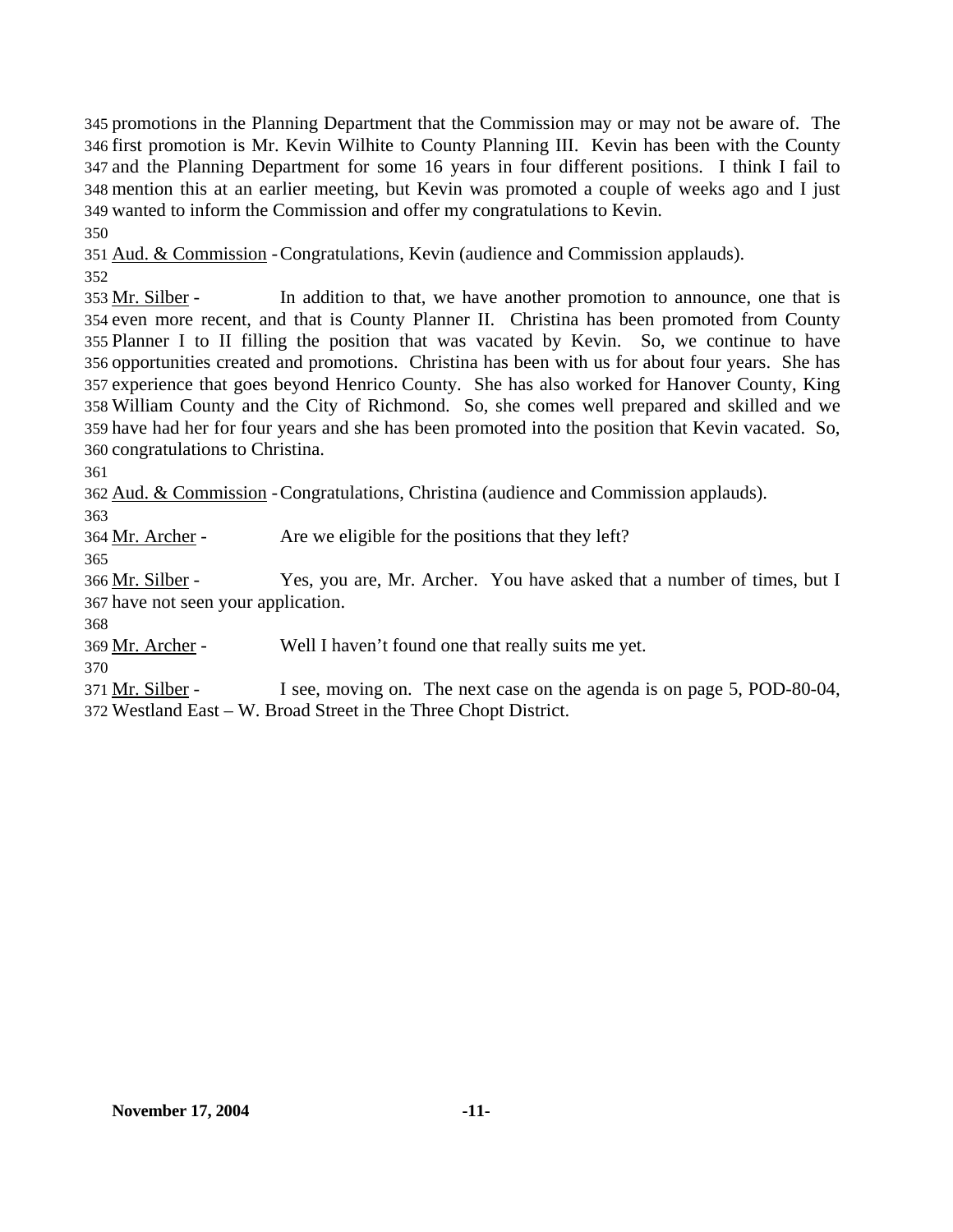#### 373 **PLAN OF DEVELOPMENT**

374

POD-80-04 Westland – East W. Broad Street

**G. Stuart Grattan, P.E. for Dunville, LLC, Makram Besanti, Alan Delforn, and The Wilton Companies:** Request for approval of a plan of development, as required by Chapter 24, Section 24-106 of the Henrico County Code, to construct a 6,237 square foot convenience store with 8 fuel pumps, 2 self-serve carwash bays, a 5,000 square foot retail building, and associated parking, as an addition to an existing shopping center. The 4.13 acre site is located within the Westland Shopping Center, on the south line of W. Broad Street (U.S. Route 250), approximately 500 feet west of the intersection of Enterprise Parkway and W. Broad Street on parcels 763-752-3466, 763-752-2080 and 762- 753-9614. The zoning is B-3, Business District. County water and sewer. **(Three Chopt)**

375

Is there any opposition to POD-80-04, Westland East in the Three Chopt 377 District? There's no opposition. Good morning, Mr. Cooper. 376 Mrs. Ware -

378

Good morning, Madam Chairman, members of the Commission. This 380 project is for a new Wawa Convenience Store, gas pumps and a car wash to be located at the site 381 of the former American Hero Express Restaurant on Broad Street. This site is adjacent to and 382 will be now included as part of the Westland Shopping Center. Additionally, this plan is also for 383 the approval of a Hollywood Video Store that would be located in front of the old Staples 384 Building, again, also within the shopping center just east of the existing Jiffy Lube. 379 Mr. Cooper -385

 The project is proposed to be built in two phases. Phase one would be the construction of the Wawa Convenience Store, car wash and gas canopy. Phase two would include the Hollywood Video building. A revised plan was handed out to you this morning which addresses the concerns listed in your original agenda. Specifically, the revised plan includes a master plan for the shopping center as well as updated site coverage and parking calculations. Additionally, the convenience store and gas canopy have been revised to meet the 50-foot-setback requirement. 392

 Finally, revised building elevations have also been provided to you this morning for the car wash and Hollywood Video buildings. These elevations provide additional windows on several sides of the buildings as requested by staff. Other aspects of the revised layout that have been annotated on the plan includes an 8-foot-high brick wall to be constructed along the rear property line of the Wawa site as well as a 6-foot-high decorative wrought iron style fence to be built along the eastern property line of the Wawa site and a note indicating that the current entrance onto Broad Street, in front of the old Staples building, will be relocated and brought up to today's design standards with Phase I construction.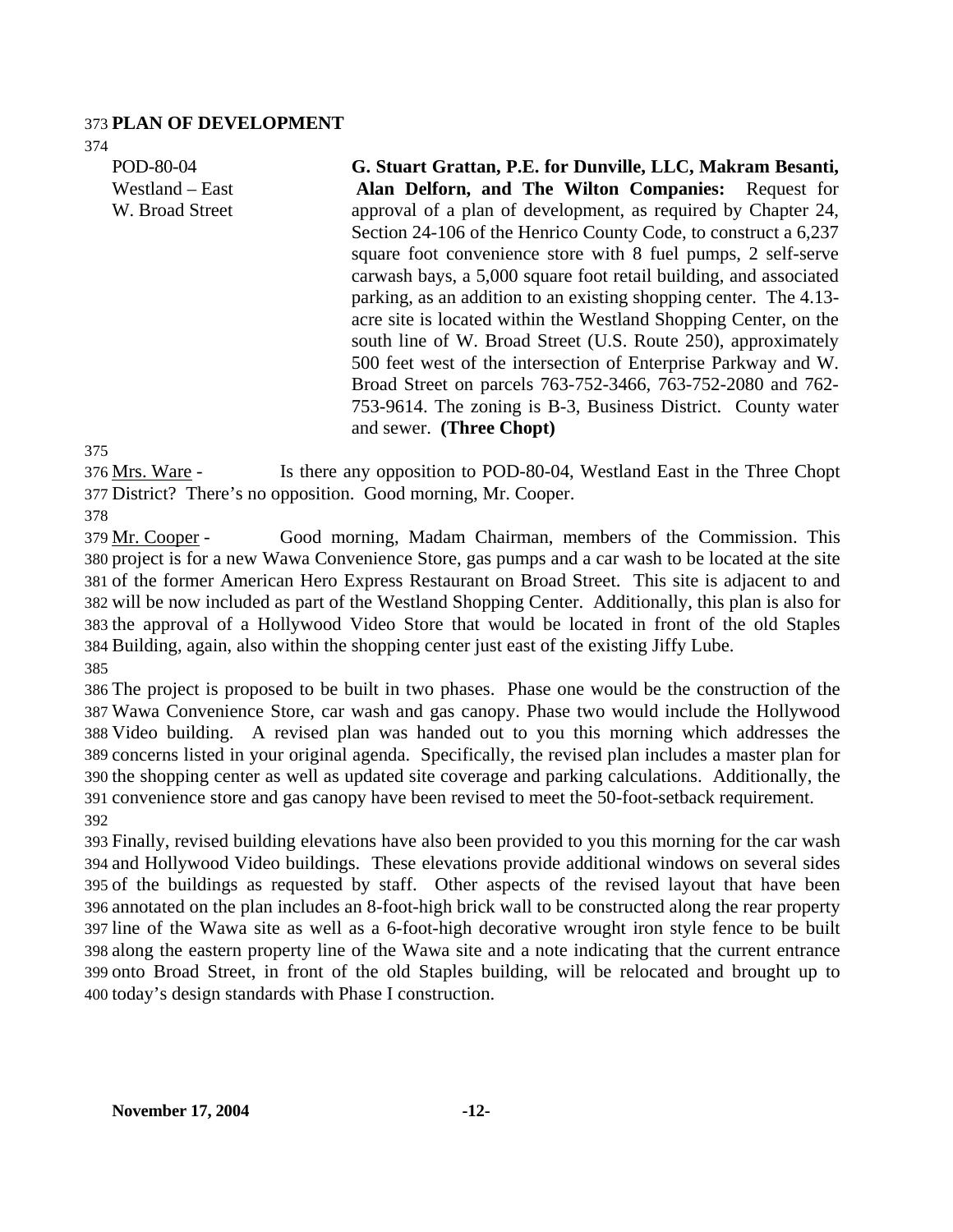As noted in the original staff report, the Division of Police had concerns with several aspects of this development. Generally speaking, the Division of Police stills feels that this site is not the best location for the proposed convenience store and car wash uses. However, they are satisfied at this time with the commitments made by the applicant to make the site as safe and attractive as possible. These commitments include limiting the hours of operation for the car wash and vacuums to the hours of 6:00 a.m. through 11:00 p.m., using security cameras on site, installing a signalization device to indicate when someone is parked in the handicapped parking spaces, and controlling access to this site along the eastern and southern property lines with the construction of the brick wall and wrought iron style fence as I described earlier.

410

411 These commitments are further outlined in letters from Wawa Inc. and the Division of Police, 412 and staff is recommending that these be incorporated into this approval as indicated in additional 413 condition No. 42 of your handout addendum.

414

 In general, the applicant and their engineer have worked diligently with staff to address 416 comments and concerns. commitments made by the applicant to the Division of Police, staff can recommend approval of this project. The applicant and their engineer and representative are here today to answer any questions you may have. A representative from the Division of Police is here today, as well, and I'm happy to answer any questions you may have, too. With the revised plan and building elevations, as well as the

421

422 Mr. Marshall - Mike, where in there is it about where they are going to realign that entranceway? What condition is that? 423

424

There is not a condition that specifically states that. It's annotated on the 426 revised plan. 425 Mr. Cooper -

427

428 Mr. Marshall - Right there in that corner (referring to map)?

429

I believe I wrote it right in the middle, right on Broad Street, if you see 431 right in the right-of-way of Broad Street, I wrote on there "revised plan entrance relocation to be 432 constructed as shown in Phase II with Phase I." 430 Mr. Cooper -

433

434 Mr. Marshall - And I didn't see anything about that concrete bumper blocks in there.

435

We can annotate that on the plan as well. I thought we would just 437 annotate that and I thought that that would be adequate. 436 Mr. Cooper -

438

439 Mr. Marshall - As long as we make sure we do that.

440 441 Mr. Vanarsdall - Stuart is here, if you want to talk to him.

442

443 Mr. Marshall - We've talked about it. We talked about it in length on Monday.

444

445 Mrs. Ware - That needs to be added?

**November 17, 2004 -13-**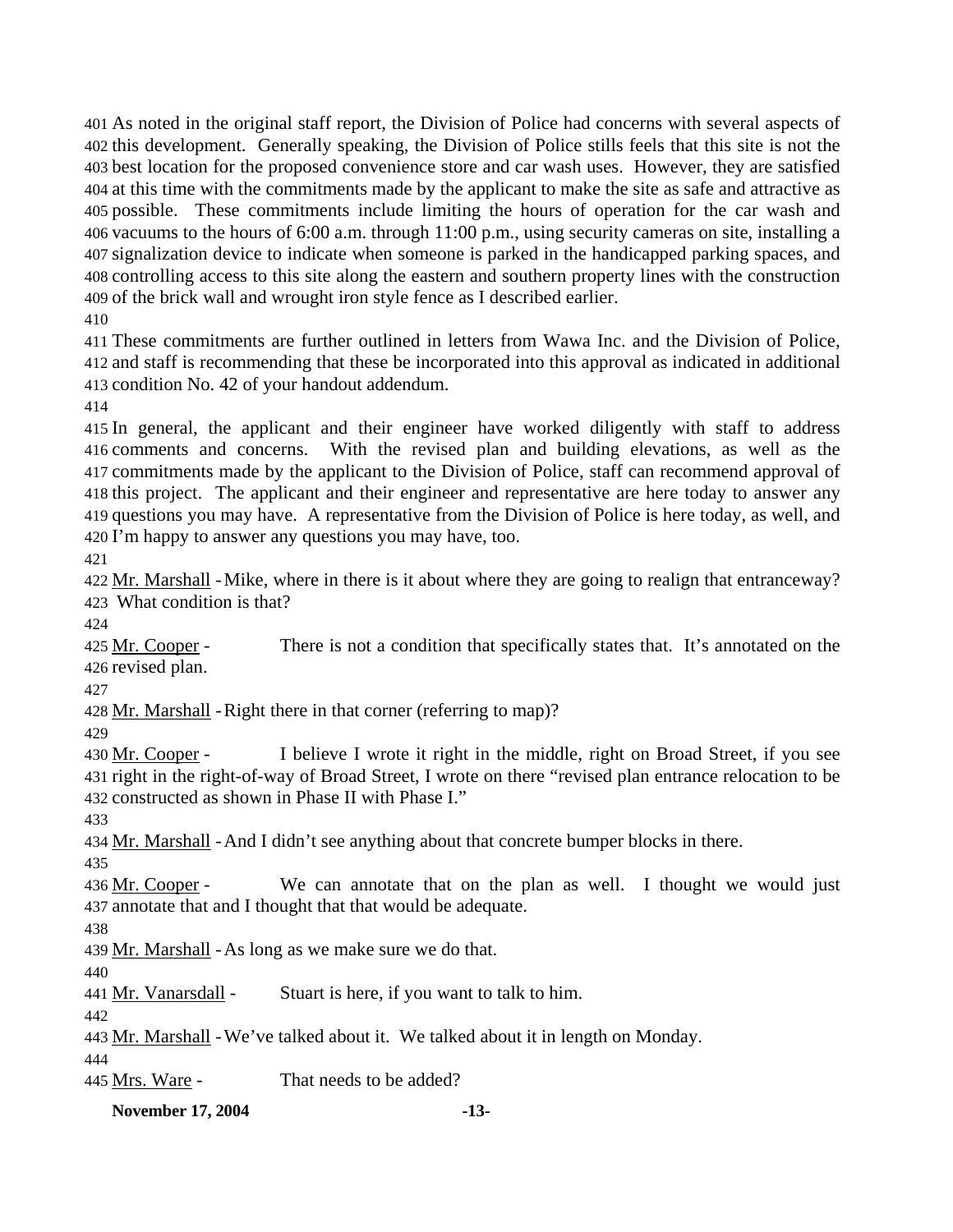446 Mr. Marshall - Do you need to add that to put on there now?

447

We can make note on the record, that we will annotate the plan, that bumper blocks will be provided in the double stack parking between the Wawa and the old 449 450 Staples parcel. 448 Mr. Cooper -

451

452 Mr. Marshall - That's fine.

453

Mr. Cooper, could you tell me again what Police said in their report? They 455 did not want the convenience store and car wash here, at this location? 454 Mr. Donati -

456

I believe that is correct. Kim Vann with Police is here and she could 458 better answer that, but I believe that they feel that this location, in regards to a convenience store 459 and car wash uses, given the proximity to the residential area behind it, it's not perhaps, for 460 security purposes, the best design or location for this project. 457 Mr. Cooper -

461

462 Mr. Donati - I thought I heard you right. Okay.

463

464 Mr. Marshall - We had a meeting with Colonel Middleton on Monday.

465

466 Mr. Donati - And it's going to have a fence around it, right?

467

468 Mr. Marshall - Right. The purpose of our meeting Monday was….

469

I'm sort of bewildered here, where Police starts making decision where we 471 are going to start putting things in the County. I understand safety, but.... 470 Mr. Donati -

472

473 Mr. Marshall - Right. There were concerned about some safety issues, Mr. Donati, so Monday 474 we had a meeting with Colonel Middleton and Wawa and Mr. Grattan and the representatives 475 from Wilton, and out of that came the condition for this wrought iron fence along the property 476 line, as well as the items about the signalization devices. They had a concern about the back. In 477 other words, there is a front door and a back door and the potential for robberies and so forth 478 being on the back door, so....

479

480 Mr. Donati - But the shopping center is okay there, right?

481

482 Mr. Marshall - Right. After the meeting, the Police Department was satisfied with some of these 483 added conditions as it address the safety concerns.

484

So, Mr. Cooper, the brick wall is in the back of the property and the 486 wrought iron fence goes down the side? 485 Mrs. Ware -

487

Yes, ma'am, that's correct. If you note on your revised plan, I annotated it 489 to the rear. Just behind the car wash bays would be an eight-foot-high, brick wall fence. They 490 are also using that as one of their permitted alternatives for transitional buffer that's required 488 Mr. Cooper -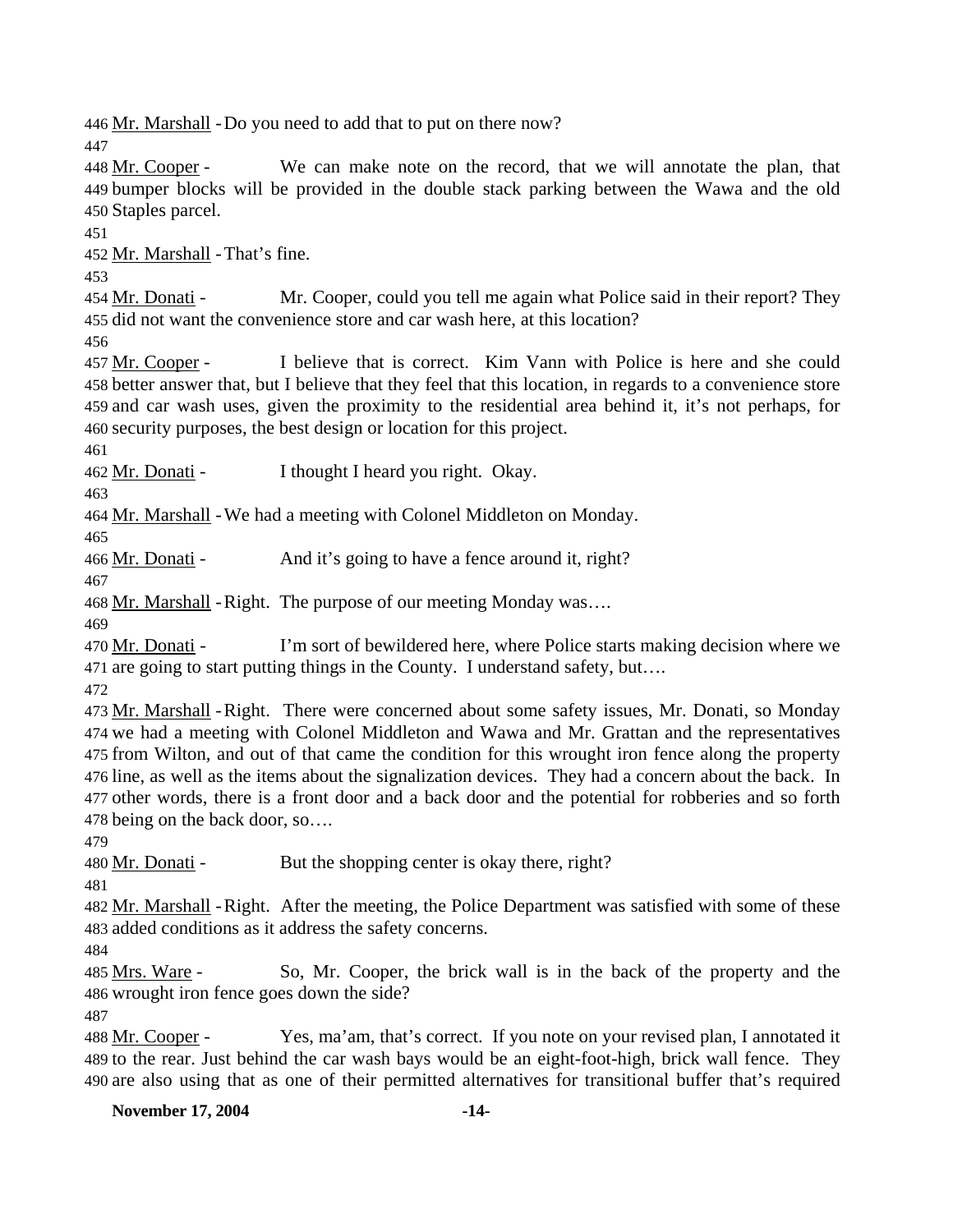491 back there, and then tying into that along this eastern property line will be the wrought iron style 492 fence, which should be six feet in height.

493

And the video store will ultimately go between those two parking aisles 495 that are in front of what is now the Office Store. 494 Mrs. Ware -

496 Yes, that is correct. If you notice the two, they are kind of shaded or 498 striped. Essentially, that will be the location where the Hollywood Video will go with Phase II 499 of the construction. 497 Mr. Cooper -

500

501 Mrs. Ware - Which is down here in the bottom corner (referring to map). 502

503 Mr. Cooper - Yes, ma'am.

505 Mrs. Ware - All right.

506

504

Mr. Cooper, will the existing driveway stay at its current location in Phase 508 I? 507 Mr. Silber -

509

No. That is what is shown on your plan here, but in our meeting on 511 Monday an agreement was made that the entrance realignment, relocation, and bringing it up to 512 today's design standards, will actually be done with Phase I of the construction. So, what you 513 see in Phase II, in the bottom left-hand corner, minus the building, will take place with Phase I. 510 Mr. Cooper -514

515 Mr. Silber - Okay, and that will be annotated somewhere on the plan?

516

It is annotated. If you notice within the right-of-way of W. Broad Street 518 on your revised plan, there is an asterisk in handwriting, "Entrance relocation to be constructed 519 as shown in Phase II with Phase I," it's right in the middle of the plan. 517 Mr. Cooper -

520

521 Mrs. Ware - So, that's closing this entrance is basically what it is.

522

523 Mr. Marshall - See, they are going to put this island in, here (referring to plan) and the bumper 524 block along, here. So, there is no cut through. So, you have to go up and around.

525

Okay. I just wanted to make sure that that was align with Phase I. I 527 couldn't read this. Okay. Thank you. 526 Mr. Silber -

528

Are there any more questions for Mr. Cooper from the Commission? No 530 questions. 529 Mrs. Ware -

531

532 Mr. Marshall - Madam Chairman, I'm going to move approval of POD-80-04, Westland - East, subject to the annotations on the plans, the standard conditions for developments of this type, 533 534 along with additional conditions Nos. 23 through 37 and then added conditions Nos. 38 though 535 42 listed on the addendum.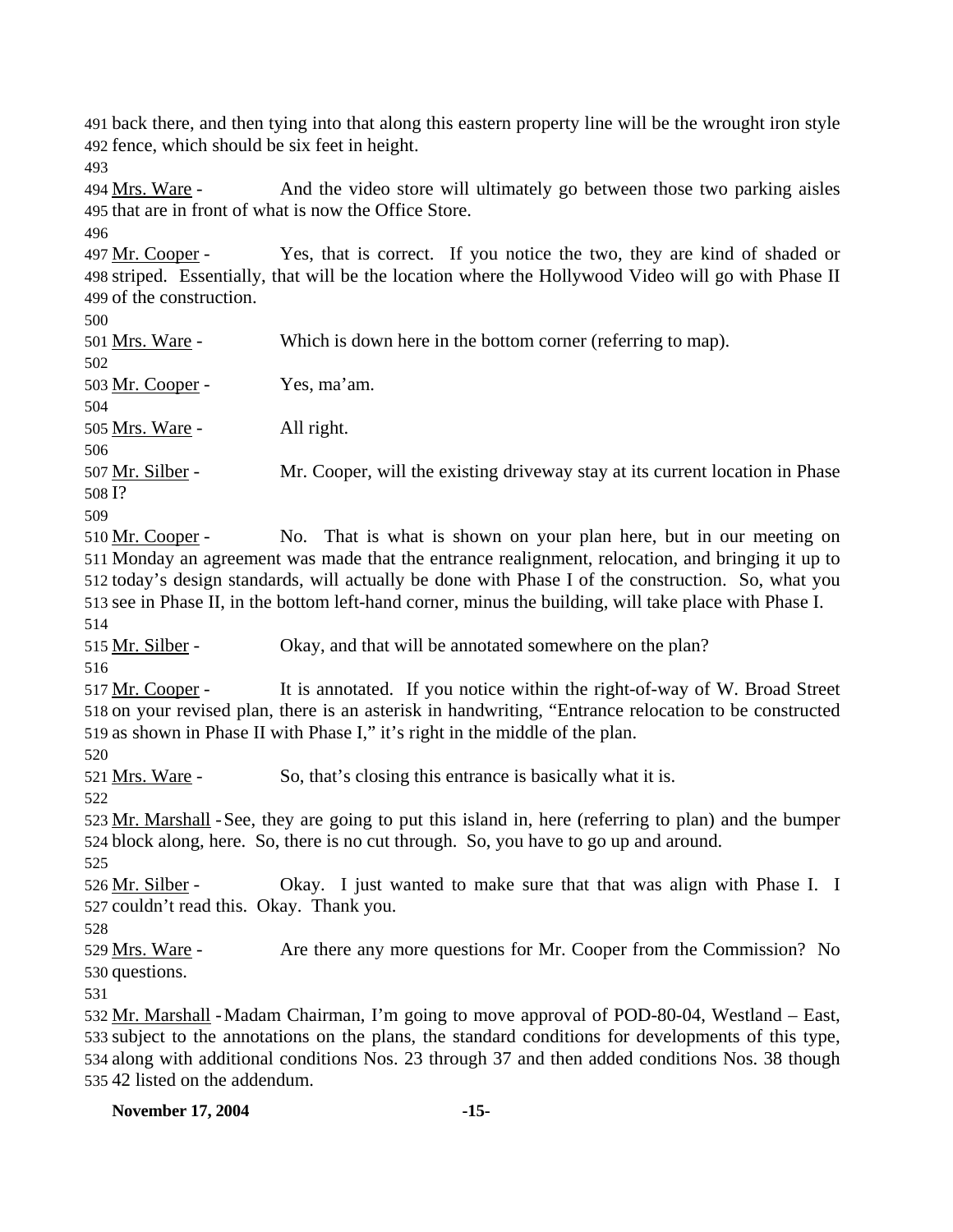536

537 Mr. Vanarsdall - Second.

538

The motion was made by Mr. Marshall and seconded by Mr. Vanarsdall. All in favor say aye…all opposed say nay. The motion passes. 540 539 Mrs. Ware -

541

542 The Planning Commission approved POD-80-04, Westland – East – W. Broad Street, subject to 543 the annotations on the plans, the standard condition attached to these minutes for developments 544 of this type and the following additional conditions:

545

546 23. 547 548 549 550 23. The easements for drainage and utilities as shown on approved plans shall be granted to the County in a form acceptable to the County Attorney prior to any occupancy permits being issued. The easement plats and any other required information shall be submitted to the County Real Property Agent at least sixty (60) days prior to requesting occupancy permits.

551 24. 552 24. The entrances and drainage facilities on W. Broad Street (U.S. Route 250) shall be approved by the Virginia Department of Transportation and the County.

553 25. 554 555 25. A notice of completion form, certifying that the requirements of the Virginia Department of Transportation entrances permit have been completed, shall be submitted to the Department of Planning prior to any occupancy permits being issued.

556 26. 557 The developer shall provide fire hydrants as required by the Department of Public Utilities and Division of Fire.

558 27. 27. A standard concrete sidewalk shall be provided along the south side of W. Broad Street.

559 28. 560 Any necessary off-site drainage and/or water and sewer easements must be obtained in a form acceptable to the County Attorney prior to final approval of the construction plans.

561 29. 562 563 Deviations from County standards for pavement, curb or curb and gutter design shall be approved by the County Engineer prior to final approval of the construction plans by the Department of Public Works.

564 30. 565 566 Insurance Services Office (ISO) calculations must be included with the plans and contracts and must be approved by the Department of Public Utilities prior to the issuance of a building permit.

567 31. 568 569 570 31. Approval of the construction plans by the Department of Public Works does not establish the curb and gutter elevations along the Virginia Department of Transportation maintained right-of-way. The elevations will be set by the contractor and approved by the Virginia Department of Transportation.

571 32 572 573 574 575 576 The owner or manager on duty shall be responsible for temporarily closing the car facility when the on-site stacking space is inadequate to serve customer demand to prevent a backup of vehicles onto the public right-of-way. The owner shall arrange with the Traffic Engineer to provide standard traffic control signs to notify customers that stopping or standing on the public right-of-way shall not be permitted near the entrances to the car wash facility.

577 33. 578 579 Evidence of a joint ingress/egress and maintenance agreement must be submitted to the Department of Planning and approved prior to issuance of a certificate of occupancy for this development.

580 34. 34. The location of all existing and proposed utility and mechanical equipment (including

**November 17, 2004** -16-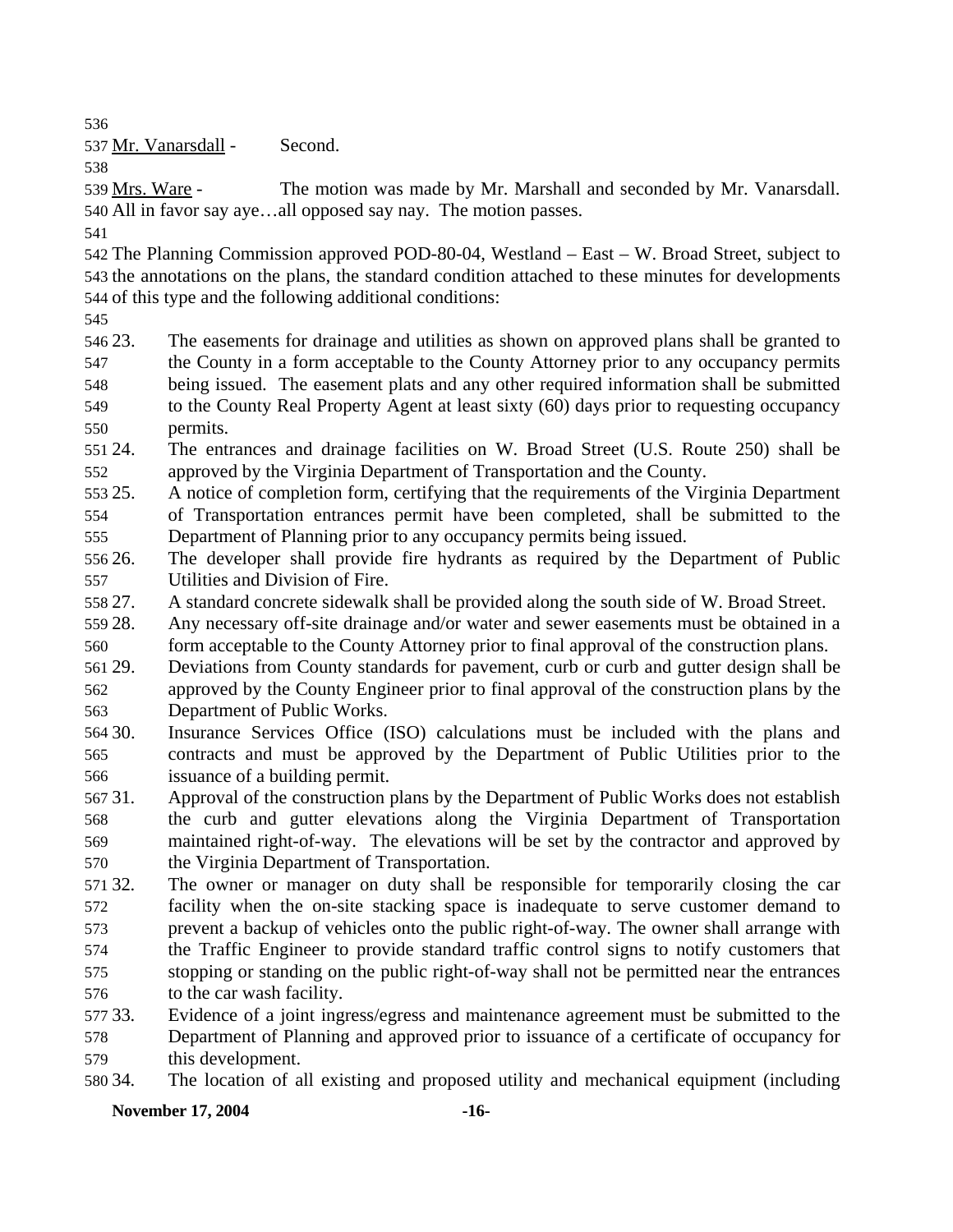581 582 583 584 HVAC units, electric meters, junction and accessory boxes, transformers, and generators) shall be identified on the landscape plans. All equipment shall be screened by such measures as determined appropriate by the Director of Planning or the Planning Commission at the time of plan approval**.**

- 585 35. 35. Only retail business establishments permitted in a B-3 zone may be located in this center.
- 586 36. 587 The ground area covered by all the buildings shall not exceed in the aggregate 25 percent of the total site area.
- 588 37. No merchandise shall be displayed or stored outside of the building(s) or on sidewalk(s).
- 589 38. 590 A decorative wrought iron style fence shall be constructed along the eastern property line of parcel 763-752-3466.
- 591 39. 592 The hours of operation for the car wash and vacuums shall be limited to 6:00am to 11:00pm.
- 593 40. Pay telephones shall not be located on parcel 763-752-3466.
- 594 41. 595 41. A signalization device to notify employees when someone parks in the handicap parking spaces on parcel 763-752-3466 shall be installed in the convenience store.
- 596 42. 42. The conditions set forth in the letters from Wawa, Inc. and the Henrico County Division

597 of Police, both dated **November 16, 2004**, shall be incorporated into this approval.

598

### 599 **SUBDIVISION (Deferred from the October 27, 2004, Meeting)**

600

Kain Estates (September 2004 Plan) **Bay Design Group for Carolyn H. Leake, Trustee, and The Breeden Company, Inc.:** The 175.442-acre site proposed for a subdivision of 96 single-family homes is located on the south line of Kain Road approximately 1,800 feet east of the Goochland-Henrico County boundary on parcels 734-769-4535, 733-770-2133, and 732-770-5049. The zoning is A-1, Agricultural District. Individual well and septic tank/drainfield. **(Three Chopt) 96 Lots** 

601

Is there any opposition to subdivision Kain Estates (September 2004 Plan) 603 in the Three Chopt District. There's no opposition. Hello, Mr. Wilhite. 602 Mrs. Ware -

604

Good morning. The plan that you have in your packet is actually the fourth layout we've seen on this piece of property. Currently, we do have 96 lots. There are two 606 607 points of access being provided to Kain Road. The Concept Road 26-2, which is a minor 608 collector on the Major Thoroughfare Plan, is shown in a location acceptable to staff. The double 609 frontage lots that were shown on the last plan have been eliminated from the residential streets 610 and also the cul-de-sac streets now currently meet all length requirements of the Department of 611 Public Works. 605 Mr. Wilhite -

612 One annotation that needs to be added to the plan in your packet is that the pond near the 613 easternmost entrance to Kain Road, that is currently shown as part of Lot 7, is actually going to 614 be split off in common areas as an amenity for the subdivision.

615

616 On page two of your addendum, there is a revised recommendation for approval. There are two 617 revised conditions and three added conditions recommended by staff. Condition No. 13 as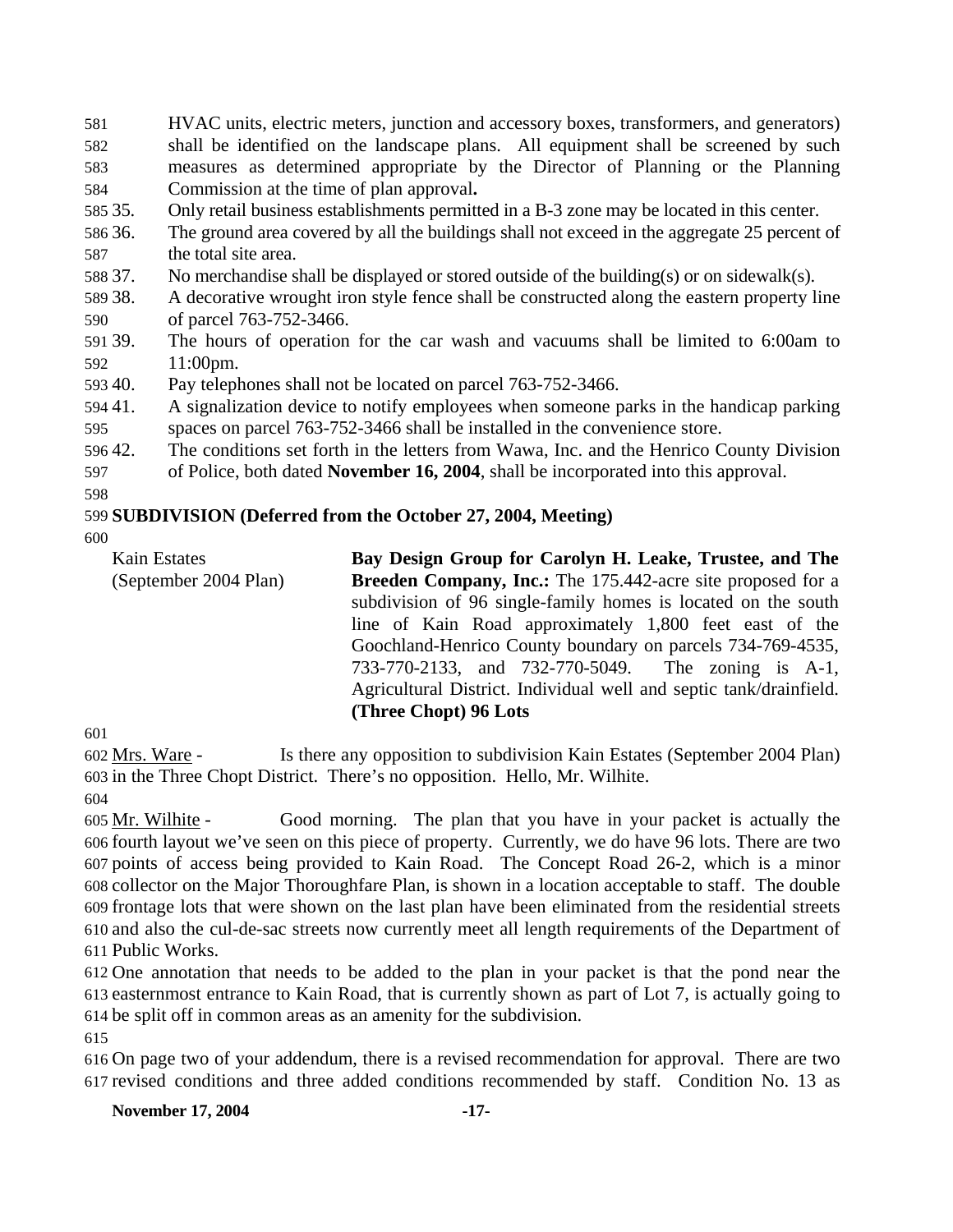revised to require a sidewalk along the south side of Kain Road and the east side of Concept Road 26-2. Condition No. 16 has been revised to make sure that the 20-foot right-of-way easement that's currently existing along the western boundary of this property will be vacated prior to any lots impacted by said easement are recorded.

622

 The three added conditions are, No. 17 requiring that signage for stub streets be added at the appropriate locations. Number 18 is requiring that dwellings on reverse corner lots be fronted toward the shorter street frontage side. And, No. 19 has been added to show that no more than 48 building permits will be issued prior to an elaborate road system constructed to Pouncey Tract Road with at least 52 feet from curb to curb, either a single road connection or a combination of 628 connections. annotations, the standard conditions for subdivisions of this type and additional conditions Nos. 11 through 19 as amended. With that, staff can recommend approval of the revised plan with those

631

632 Mrs. Ware - Are there any questions for Mr. Wilhite from the Commission?

633 Mr. Wilhite, I think there may be some numbering differences here. I 635 think what Mr. Jernigan has is a list of revised conditions that differs from the list that I have before me. 636 634 Mr. Silber -

637

I think what came out in the packet yesterday is different than what I 639 received this morning. Oh, I see. These are different. I've got it. We're all right. 638 Mr. Jernigan -

640

I'm not sure what you may have. We had 11 through 16 on the main agenda and Nos. 13 and 16 had been revised as they show up on page 2 of the addendum, plus 642 643 three added conditions Nos. 17, 18 and 19, which show up on page 2 of the addendum as well. 641 Mr. Wilhite -

644

645 Mr. Vanarsdall - That's what I have.

646

That's what I have but the one that was faxed to me yesterday, has Nos. 13 648 to 20 and this one has Nos. 13 to 19, but I'm straight now. 647 Mr. Jernigan -

649

Yes, we had a problem yesterday and we corrected that. I'm sorry that 651 you got that. 650 Mr. Wilhite -

652

653 Mr. Jernigan - No problem.

654

655 Mrs. Ware - Okay. Are there any more questions for Mr. Wilhite?

656 Mr. Marshall - Madam Chairman, I move approval of subdivision Kain Estates subject to the annotations on the plan and the standard conditions for subdivisions not served by public 657 utilities, conditions Nos. 11, 12, revised condition No. 13, conditions Nos. 14, 15, revised 658 659 condition No. 16 and added conditions Nos. 17, 18 and 19.

660

661 <u>Mr. Vanarsdall</u> - Second. 662

**November 17, 2004 -18-**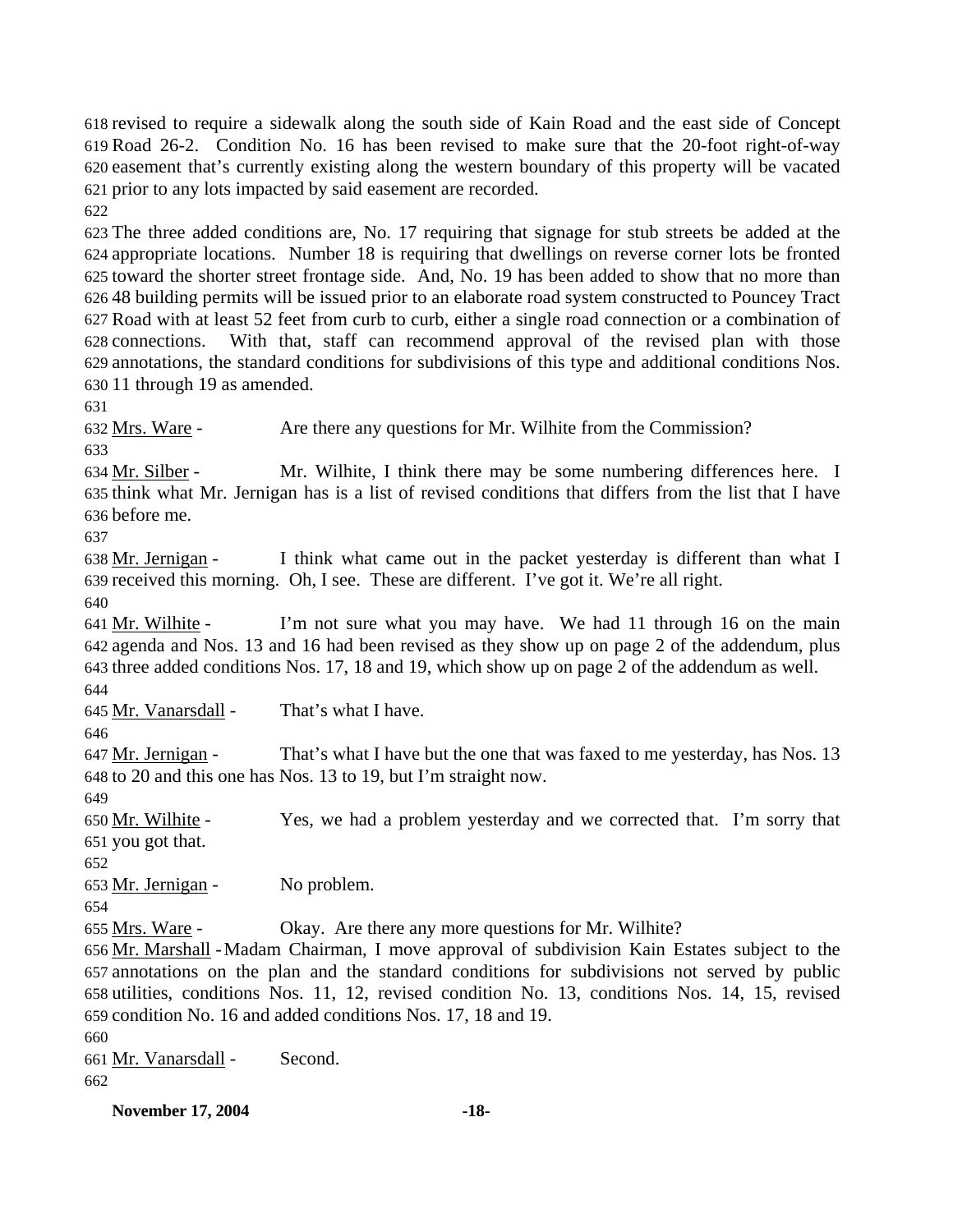The motion was made by Mr. Marshall and seconded by Mr. Vanarsdall. All in favor say aye…all opposed say nay. The motion passes. 664 663 Mrs. Ware -

665

666 The Planning Commission granted conditional approval to subdivision Kain Estates (September 667 2004 Plan) subject to the annotations on the plans, the standard conditions attached to these 668 minutes for developments of this type, and the following additional conditions:

- 669
- 670 11. 671 11. Prior to requesting recordation, the developer shall furnish a letter from Dominion Virginia Power stating that this proposed development does not conflict with its facilities.
- 672.12. 673 674 675 12. The detailed plant list and specifications for the landscaping to be provided within the 25 foot-wide planting strip easement along Kain Road and Concept Road 26-2 shall be submitted to the Department of Planning for review and approval prior to recordation of the plat.
- 676 13. 677 13. A County standard sidewalk shall be constructed along the south side of Kain Road and the east side of Concept Road 26-2.
- 678 14. 679 680 681 682 14. Prior to requesting the final approval, a draft of the covenants and deed restrictions for the maintenance of the common area by a homeowners association shall be submitted to the Department of Planning for review. Such covenants and restrictions shall be in form and substance satisfactory to the County Attorney and shall be recorded prior to recordation of the subdivision plat.
- 683 15. 684 685 686 687 688 689 690 Any future building lot containing a BMP, sediment basin or trap and located within the buildable area for a principal structure or accessory structure, may be developed with engineered fill. All material shall be deposited and compacted in accordance with the Virginia Uniform Statewide Building Code and geotechnical guidelines established by a professional engineer. A detailed engineering report shall be submitted for the review and approval by the Building Official prior to the issuance of a building permit on the affected lot. A copy of the report and recommendations shall be furnished to the Directors of Planning and Public Works.
- 691 16. 692 693 Evidence of the vacation of the existing 20-foot right-of-way easement along the western boundary of this development shall be provided to the Department of Planning prior to recordation of the subdivision plat containing any lots impacted by the said easement.
- 694 17. 695 696 The developer shall provide signage, the wording and location as deemed appropriate by the Director of Public Works, which addresses the possible future extension of any stub street.
- 697 18. 698 18. On reverse corner lots, the dwellings shall be oriented with the front façade facing the shortest street frontage of the lot.
- 699 19. 700 701 No more than 48 building permits for dwellings on the property may be granted by the County until such time as a single road or connection of roads, each having a width of at least 52 feet curb to curb, is available for use from the property to Pouncey Tract Road.
- 702
- 703 Mr. Silber This is the last case on our agenda for today.
- 704

705 **SUBDIVISION** 

706

| <b>River Mill Estates</b> | Balzer & Associates, Inc. for Carol and Chris Shumaker: |  |  |  |
|---------------------------|---------------------------------------------------------|--|--|--|
| <b>November 17, 2004</b>  | -19-                                                    |  |  |  |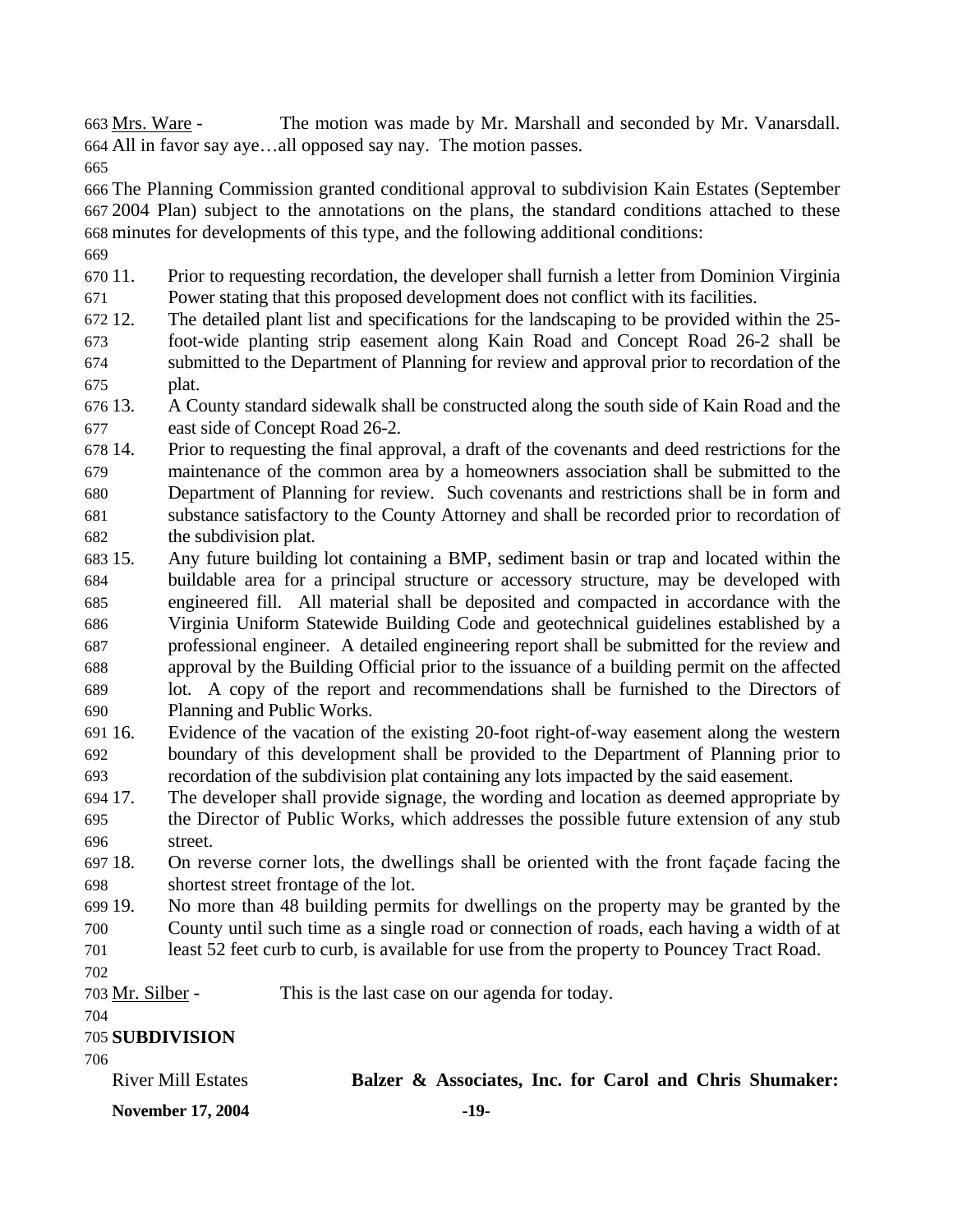(October 2004 Plan) The 20.52-acre site proposed for a subdivision of 12, singlefamily homes is located at 11980-82 Old Washington Highway approximately 327 feet east of Kellipe Road on parcels 773-778- 9194 and 774-778-3934. The zoning is A-1, Agricultural District. Individual well and septic tank/drainfield. **(Brookland) 12 Lots** 

707

Is there anyone in the audience in opposition to subdivision River Mill Estates (October 2004 Plan) in the Brookland District? There's no opposition. 709 708 Mrs. Ware -

710

711 Ms. Goggin - Good morning. 712

713 Mrs. Ware - Good morning.

714

A revised plan was just handed out to you. Public Works can now 716 recommend approval of the plan because the floodplain elevations have been provided to their 717 satisfaction. The purposed subdivision is landlocked, to coin a phrase, by Mill Pond to the east 718 and Thomas Mill to the north and west. The shape of the parcel necessitated an approximately 1,900-foot-long subdivision road. Public Works has granted a cul-de-sac length waiver, but a 719 720 wavier for maximum block length of 1,320 feet will need to be granted by the Planning 721 Commission as a part of its approval. Staff can recommend approval of that waiver due to its 722 unique physical constraints. Staff recommends conditional approval subject to the annotations 723 on the plan, the standard conditions for subdivisions not served by public utilities and additional 724 conditions Nos. 11 through 17 in the agenda. I'll be happy to address any questions from the 725 Commission and Ron Green from Balzer  $\&$  Associates is here if you have any questions from 726 him as the applicant. 715 Ms. Goggin -

727

Are there any questions for Ms. Goggins from the Commission? All right, 729 no questions. Mr. Vanarsdall, would you like to hear from the applicant? 728 Mrs. Ware -

730

No, I don't need to. I recommend River Mill Estates (October 2004 Plan) 732 be approved with the annotations on the plans for subdivisions not served by public utilities, and 733 conditions Nos. 11 through 17. 731 Mr. Vanarsdall -

734

735 Mr. Marshall - Second.

The motion was made by Mr. Vanarsdall and seconded by Mr. Marshall. All in favor say aye…all opposed say nay. The motion passes. 737 736 Mrs. Ware -

738

739 Mr. Vanarsdall - Thanks for getting that straight, Christina.

740

 The Planning Commission granted conditional approval to subdivision River Mill Estates (October 2004 Plan) subject to the annotations on the plans, the standard conditions attached to these minutes for subdivision not served by public utilities, and the following additional conditions:

745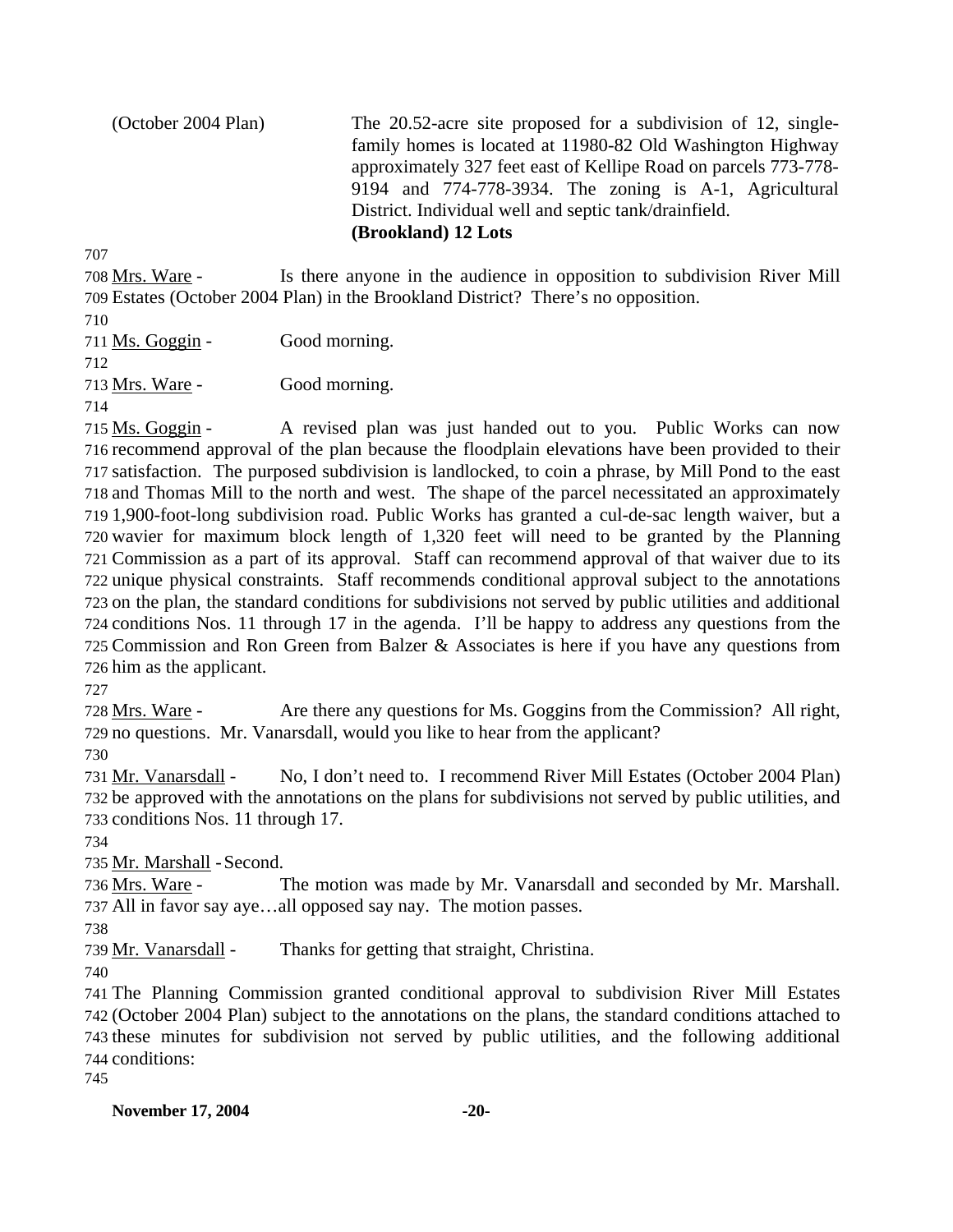746 11. 747 Prior to requesting recordation, the developer shall furnish a letter from Dominion Virginia Power stating that this proposed development does not conflict with its facilities.

748 12. Each lot shall contain at least 43,560 square feet, exclusive of the flood plain areas.

749 13. 750 751 The limits and elevation of the 100-year frequency flood shall be conspicuously noted on the plat and construction plans and labeled "Limits of 100-year floodplain." Dedicate floodplain as a "Variable Width Drainage & Utilities Easement."

752 14. 753 Any necessary offsite drainage easements must be obtained prior to approval of the construction plan by the Department of Public Works.

754 15. 755 756 757 758 759 760 761 Any future building lot containing a BMP, sediment basin or trap and located within the buildable area for a principal structure or accessory structure, may be developed with engineered fill. All material shall be deposited and compacted in accordance with the Virginia Uniform Statewide Building Code and geotechnical guidelines established by a professional engineer. A detailed engineering report shall be submitted for the review and approval by the Building Official prior to the issuance of a building permit on the affected lot. A copy of the report and recommendations shall be furnished to the Directors of Planning and Public Works.

762 16. 763 764 16. Prior to requesting final approval, the engineer shall furnish the Department of Planning Staff a plan showing a dwelling situated on Lot 6 to determine if the lot design is adequate to meet the requirements of Chapter 24, of the Henrico County Code.

765 17. 766 The plan must be redesigned to provide at least the 150-foot minimum lot width required and as regulated by Chapter 24, of the Henrico County Code.

767

I take it that we have no minutes that are up for approval this time, Ms. 769 News? 768 Mr. Silber -

770

Yes, sir. The minutes are in draft form, and they are being reviewed, but 772 because of the short time period between the meetings there wasn't enough time to get these 773 ready for the packets. They plan to have both sets of minutes at the next meeting. 771 Ms. News -

774

Okay. That concludes the cases before the Planning Commission this 776 morning. I have one remainder to the Commission. We have a special joint Work Session, 777 probably the Planning Commission and the Board, on Tuesday, November 23. 775 Mr. Silber -

778

779 Mr. Archer - At 8:00 a.m., correct?

780

At 8:00 a.m. with pasteries and coffee. At 8:30, the session will began. We don't know how long it is going to go. We suspect that it will involve lunch and could go 782 783 beyond. I know Mr. Archer has a conflict and will have to leave around noon. That's fine, and 784 if there is anybody else that has a conflict and has to leave early, just let me know. That is on the 785 agenda and I look forward to having you there. 781 Mr. Silber -

786

787 Mr. Archer - All right. Madam Chairman, I move for adjournment. 788 789 Mr. Vanarsdall - Second. 790

**November 17, 2004** -21-